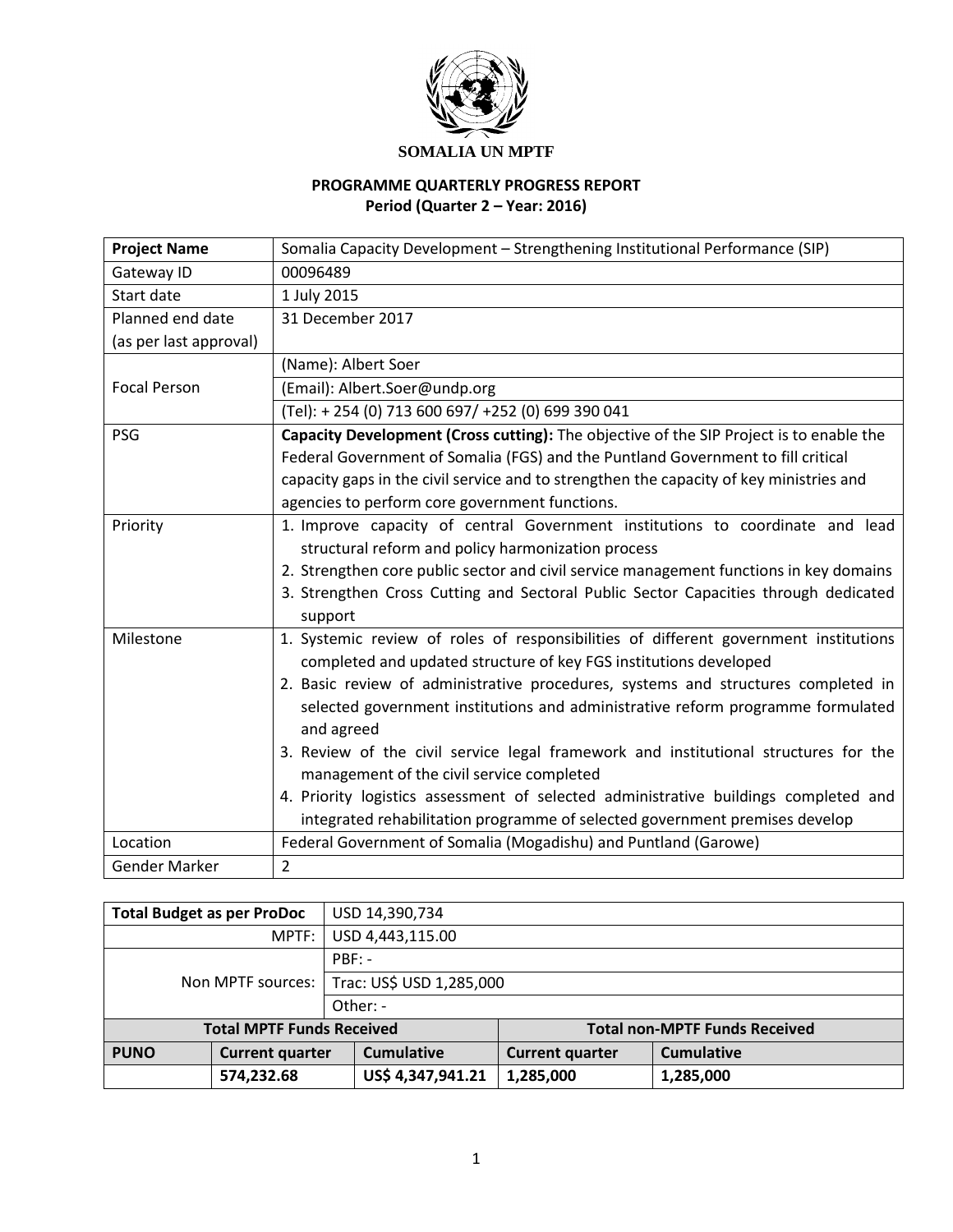

| JP Expenditure of MPTF Funds <sup>1</sup> |                        |                   |                        | JP Expenditure of non-MPTF Funds |
|-------------------------------------------|------------------------|-------------------|------------------------|----------------------------------|
| <b>PUNO</b>                               | <b>Current quarter</b> | <b>Cumulative</b> | <b>Current quarter</b> | <b>Cumulative</b>                |
|                                           | \$1,191,346.75         | US\$ 4,028,699.06 | 451.428.95             | 464.931.46                       |

### **SITUATION UPDATE**

Major developments supported by the project in the FGS and Puntland include:

- **Launch of draft National Development Plan (NDP):** The process to elaborate the National Development Plan (NDP) was launched in October 2015 and has since been supported by the project with technical expertise and financial resources. Building upon the consultations held in the first quarter, further consultations were implemented e.g. with Somali women's groups on 5 June 2016 in a meeting dubbed *"Somalia towards Sustainable Development: The Role of Women in the National Development Plan".*  Furthermore, on 29 June 2016, the Federal Ministry of Planning and International Cooperation (MOPIC) presented a draft summary NDP, in a ceremony attended by the President, Cabinet, the Speaker of the FGS Parliament and other dignitaries at Villa Somalia in Mogadishu. The last Somalia NDP was presented in 1986. The NDP summary can be accessed from the MOPIC website: http://www.mopic.gov.so/ndpsummary/. Further consultations are scheduled to take place in the third quarter.
- **South – South Cooperation meetings:** 31 May 2 June 2016 2016, a major consultative meeting by the UN South - South Cooperation Office was conducted in Mogadishu hosted by the MOPIC with support from UNDP Somalia on South - South cooperation. In one meeting with The 7 Permanent Secretaries and 40 senior officials from key FGS line ministries the trends and issues expectations of the FGS from were presented to the UN South - South Cooperation team. In another meeting with civil society groups, issues on the need to address the balance between government, civil society and the private sector, as well building trust between them, were addressed during the meeting. In this regard the mechanism of the Public Private Partnership was presented as an effective tool for policy dialogue. More details on the meeting can be obtained on the website: *http://arab-ecis.ssc.undp.org/en/item/72-somalia*
- **Support to FGS Office of the President Policy Unit:** The project continued its support to the Policy Unit in the OOP in the second quarter. The Policy Unit provided support to the FGS President on a number of national issues related to policies on budgeting and finance, maritime and national security, finance, legal and constitutional affairs. For example, in June, the Policy Unit participated in a review process to draft a Concept Note for the Somalia National Armed Forces/Amisom exit strategy. The Unit also gave legal advice to the FGS President on draft bills and legislation sent to him for approval and assent from Parliament and Cabinet.
- **Puntland - Review of the Second Five Year National Development Plan (2015 – 2019):** The Puntland government embarked on a review of the Second Five Year National Development Plan in earnest in May 2016. The product will be a Three Year NDP covering 2017 – 2019 which will be aligned to the Federal NDP. Although there is no active LOA, an international consultant supported by UNDP was taken

 $\overline{\phantom{a}}$ 

 $1$  Uncertified expenditures. Certified annual expenditures can be found in the Annual Financial Report of MPTF Office [\(http://mptf.undp.org/factsheet/fund/4SO00](http://mptf.undp.org/factsheet/fund/4SO00) )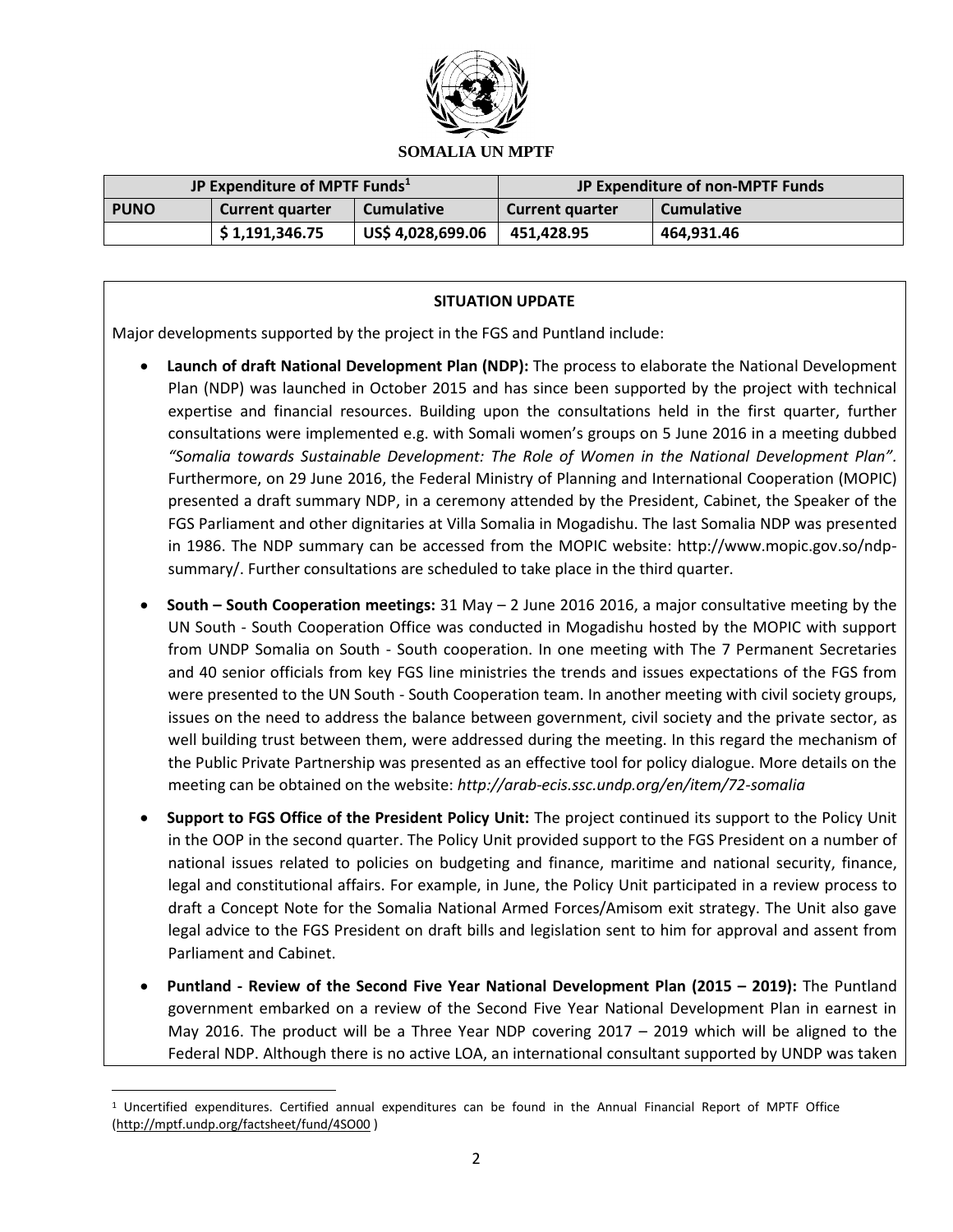

on board to support the Puntland MOPIC staff carry out the process. The MOPIC team is also being assisted by civil servants from six Sector Working Groups. The staff are drawn from different Ministries and government agencies who are reviewing and updating the NDP's log frames, budgets and background situations for each and every sector. The government is looking to producing the final document to be launched in the capital Garowe by August 2016.

- **Additional Functional Review reports submitted in Puntland:** Since the finalisation of the first wave and second wave of Functional Reviews (FRs) of Ministries and government institutions in Puntland in the first quarter of 2016, two more reports have been finalized for the Ministries of Women Development and Family Affairs as well as the Ministry of Health. The two Ministries have acknowledged receipt of the reports and will commence discussions in government to implement the recommendations by the service consultants. A report on the implementation of the previous Functional Reviews by a local consultant has been received by UNDP and is under review.
- **Puntland Development Forum:** The Puntland Development Forum in Puntland was launched on 31 December 2015. Its purpose is (i) *To establish effective and strong intra-governmental coordination and information management within Puntland State that supports internal coherence and the achievement of strategic priorities and* (ii) *To strengthen the capacity of Puntland State to engage with federal development planning and aid coordination processes.* The Puntland government has drafted a project and fundraising document in the reporting period. This document is now being used to engage stakeholders including the donor community. UNDP is supporting the Deputy Minister of the Ministry of Planning and International Cooperation with travel to meet donors and stakeholders in Nairobi, Kenya from 30 June – 7 July 2016.
- **Renovation of MOLYS office buildings:** In Puntland, the project supported renovations at the Ministry of Labor Youth and Sports offices to be more worker friendly and created new office space.

**Challenges:** The project continued with support for projects at both the Federal Government of Somalia (FGS) and Puntland level with mixed results. However, the project suffered major liquidity challenges which led to reduced programming in both locations. In the FGS the project only has three signed and active Letters of Agreement (LOA) with the Ministry of Planning and International Cooperation (MOPIC), Ministry of Interior and Federal Affairs (MOIFA) and the Office of the Prime Minister (OPM). On the other hand, the proposed LOA with the FGS Ministry of Women and Human Rights Development (MoWHRD) could not be approved because of an outstanding case of unliquidated advances with UNDP's Gender Unit. In Puntland, all the LOAs expired at the end of the first quarter and the new ones proposing activities with core government ministries such as the MOPIC, Ministry of Women Development and Family Affairs (MoWDAFA), the Good Governance and Anti-Corruption Bureau (GGACB) and the Civil Service Commission (CSC) were not cleared by the UNDP management pending availability of funds. This meant that no new activities could be initiated in Puntland in the reporting period.

In a matter related to the above mentioned funding problem, a Third Party Monitoring report released in June 2016 by CCORD, the monitoring company observed that "the SIP budget for 2016 does not cover the real functioning costs of the FGS Aid Coordination Unit and it is their recommendation that some reallocation of funds and reconfiguration of duties within the ACU be done". The ACU is negotiating with donors on the funding gaps and initiating ways to ensure greater financial sustainability of the unit from 2017 onwards. One of the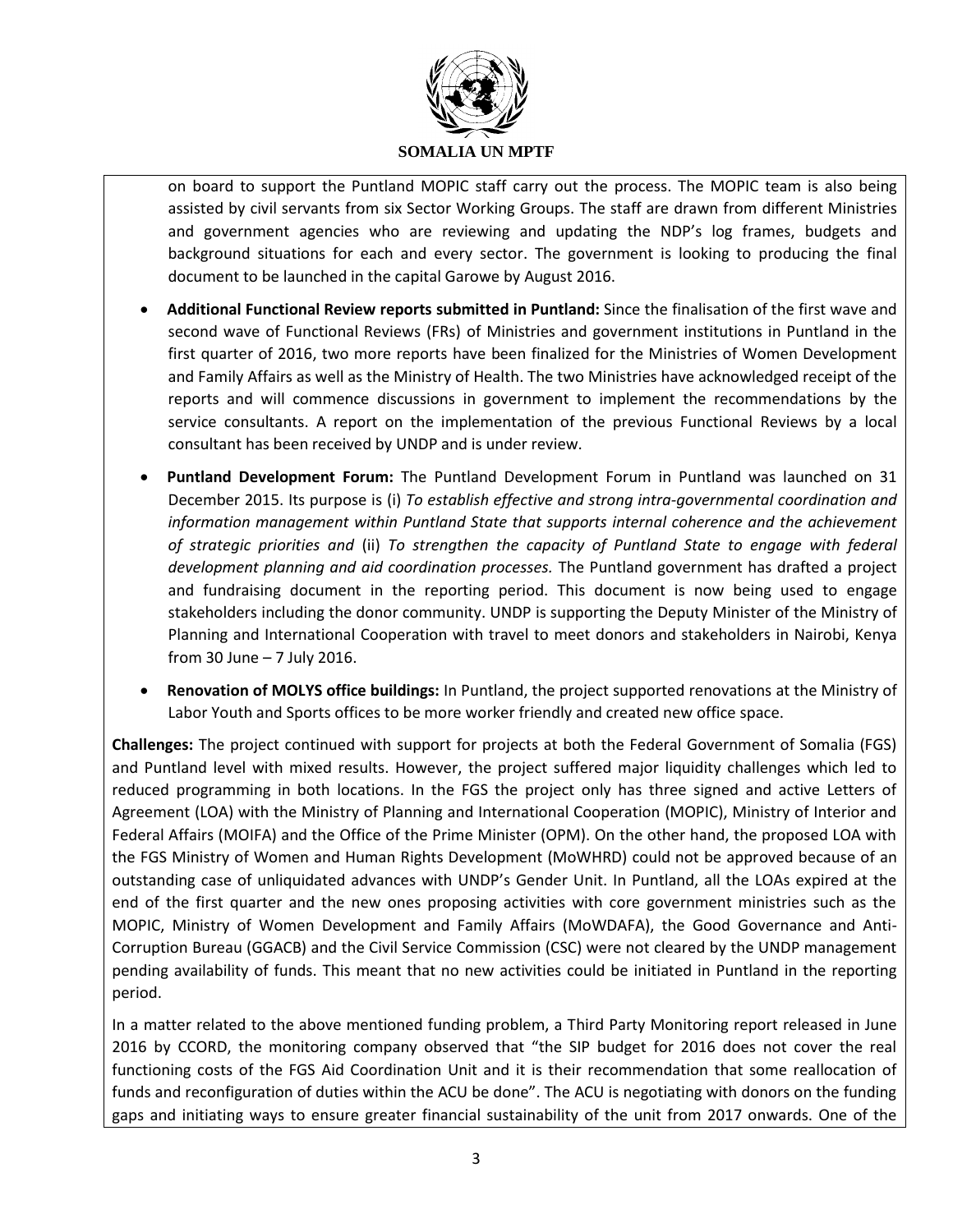

|                                                                                                                                                                                                                                                                                                                      | proposed strategies includes the gradual shifting of technical advisory support into civil service positions. |                  |                     |  |
|----------------------------------------------------------------------------------------------------------------------------------------------------------------------------------------------------------------------------------------------------------------------------------------------------------------------|---------------------------------------------------------------------------------------------------------------|------------------|---------------------|--|
| <b>QUARTERLY PROGRESS REPORT RESULTS MATRIX</b>                                                                                                                                                                                                                                                                      |                                                                                                               |                  |                     |  |
|                                                                                                                                                                                                                                                                                                                      | <b>SUB-OUTCOME 1 STATEMENT</b>                                                                                |                  |                     |  |
| <restate (if="" amended="" any)="" awp="" from="" or="" prodoc="" the="" verbatim="" version=""></restate>                                                                                                                                                                                                           |                                                                                                               |                  |                     |  |
| Output 1: Capacity gaps in priority institutions filled in placing staff and advisors in priority positions.                                                                                                                                                                                                         |                                                                                                               |                  |                     |  |
|                                                                                                                                                                                                                                                                                                                      |                                                                                                               | <b>PROGRESS</b>  | ON<br><b>OUTPUT</b> |  |
| <b>INDICATOR</b>                                                                                                                                                                                                                                                                                                     | <b>TARGET</b>                                                                                                 | <b>INDICATOR</b> |                     |  |
|                                                                                                                                                                                                                                                                                                                      |                                                                                                               | <b>THIS</b>      | <b>CUMULATIVE</b>   |  |
|                                                                                                                                                                                                                                                                                                                      |                                                                                                               | <b>QUARTER</b>   |                     |  |
| Number of staff (disaggregated by sex, location,                                                                                                                                                                                                                                                                     | Federal: 6                                                                                                    | $44^{2}$         | 44                  |  |
| institution, position) within public institutions                                                                                                                                                                                                                                                                    | Puntland: 10                                                                                                  | 6 <sup>3</sup>   | 9                   |  |
| supported by UNDP                                                                                                                                                                                                                                                                                                    |                                                                                                               |                  |                     |  |
| Percentage of direct supervisors satisfied with staff                                                                                                                                                                                                                                                                | Federal 75%                                                                                                   | $\overline{4}$   |                     |  |
| and advisors                                                                                                                                                                                                                                                                                                         | Puntland 75%                                                                                                  | 100%             | 100%                |  |
| facility are on file with the government and project (UNDP) for both the FGS and Puntland governments; ii) See<br>Annex 4 with lists of staff at both the FGS and Puntland levels.<br>Output 2: Rationalized and updated Civil Service Management policy, framework, system, processes, and<br>guidelines developed. |                                                                                                               |                  |                     |  |
| # of Civil Service Laws reviewed or amendments                                                                                                                                                                                                                                                                       | Federal: 1 draft                                                                                              | $\mathbf 0$      | 1 <sup>5</sup>      |  |
| proposed                                                                                                                                                                                                                                                                                                             | Puntland: 1 draft                                                                                             | $\mathbf 0$      | $\mathbf{1}$        |  |
| # of HR Management Frameworks submitted                                                                                                                                                                                                                                                                              | Federal: 1 draft                                                                                              | $\Omega$         | $\mathbf 0$         |  |
|                                                                                                                                                                                                                                                                                                                      | Puntland: 1 draft                                                                                             | $\mathbf 0$      | $\mathbf{1}$        |  |
| # Number HR Management instruments rolled out                                                                                                                                                                                                                                                                        | Federal: 1 draft                                                                                              | 0                | $\mathbf 0$         |  |
|                                                                                                                                                                                                                                                                                                                      | Puntland: 1 Draft                                                                                             | $\Omega$         | $\Omega$            |  |
| Sources of Evidence: i) Draft civil service laws drafted for the FGS and Puntland; iii) Copy of HR Management                                                                                                                                                                                                        |                                                                                                               |                  |                     |  |
| Framework draft document from Puntland on file with the project                                                                                                                                                                                                                                                      |                                                                                                               |                  |                     |  |
| Output 3: Improved training policy, facilities and plans proposed.                                                                                                                                                                                                                                                   |                                                                                                               |                  |                     |  |
| # of Civil Service Training / Capacity Development                                                                                                                                                                                                                                                                   | Federal: 1 draft                                                                                              | $\mathbf 0$      | $\pmb{0}$           |  |
| Policy submitted                                                                                                                                                                                                                                                                                                     | Puntland:<br>$\mathbf{1}$                                                                                     | $\mathbf 0$      | $\mathbf{1}$        |  |
|                                                                                                                                                                                                                                                                                                                      | Completed                                                                                                     |                  |                     |  |
| Training standards developed                                                                                                                                                                                                                                                                                         | Federal: 1 Draft                                                                                              | $\pmb{0}$        | $\mathbf 0$         |  |

<sup>2</sup> The number of staff supported in Q2 is 44 (10 – OOP; MOPIC – 11 (5 new); MOIFA – 1; ACU – 21 (3 less from Q1) and MOF -1). Q1 had a total of 39 staff members. To avoid double counting the cumulative figure will be read as 44.

<sup>&</sup>lt;sup>3</sup> Total number of staff supported in Q2 is 6. In Q1 a total of 9 staff members were supported. The people supported remained the same. The cumulative remains 9.

<sup>4</sup> Two surveys were carried out by the TPM Company CCORD on institutions in the FGS and Puntland. The independent report is on file with UNDP.

<sup>&</sup>lt;sup>5</sup> The Draft Law is ready, to be submitted to final review and cabinet endorsement.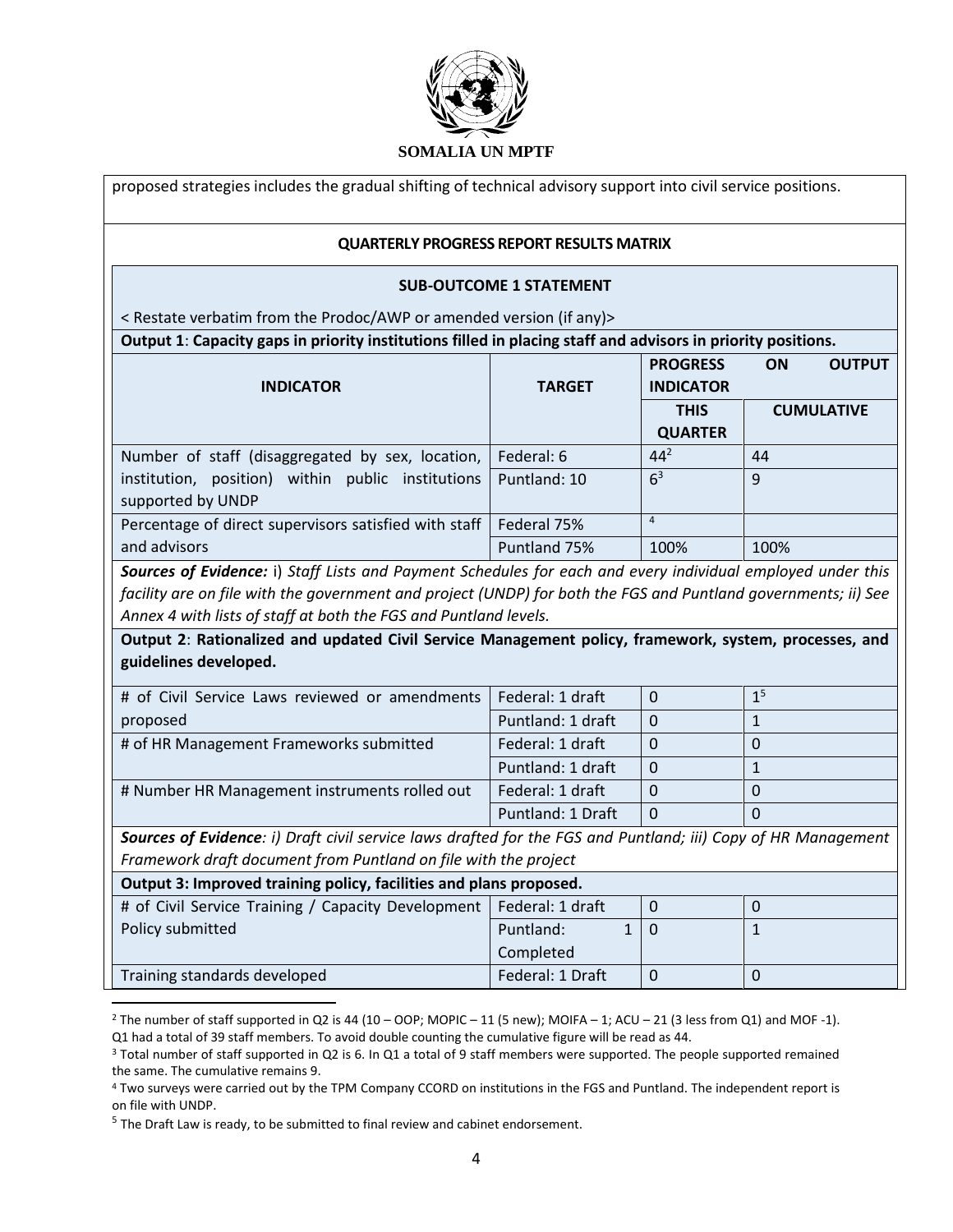

#### **SOMALIA UN MPTF**

|                                                                                                        | Puntland:<br>$\mathbf{1}$ | $\mathbf 0$    | $\mathbf{1}$   |
|--------------------------------------------------------------------------------------------------------|---------------------------|----------------|----------------|
|                                                                                                        | Completed                 |                |                |
| Number of Civil Service Training Institute concepts                                                    | Federal: 1 Draft          | $\Omega$       | $\overline{0}$ |
| developed                                                                                              | Puntland:<br>$\mathbf{1}$ | 1 <sup>6</sup> | $\mathbf{1}$   |
|                                                                                                        | Developed                 |                |                |
| Sources of Evidence: i) Puntland Draft Civil Service Training policy document on file with the project |                           |                |                |
| Output 4: Strategic guidelines developed for internal Government coordination, good governance and     |                           |                |                |
| strategic communication                                                                                |                           |                |                |
| Guidance materials for Federal Parliamentary                                                           | Federal: 1 draft          | $\overline{0}$ | $\overline{0}$ |
| relation management                                                                                    |                           |                |                |
| <b>Strategic Communications guidelines</b>                                                             | Federal: 1 draft          | $\Omega$       | $\Omega$       |
| Service delivery (Citizens') Charter for Puntland                                                      | Puntland: 1 draft         | $\mathbf{0}$   | $\mathbf 0$    |
| Complaints Mechanism, Puntland                                                                         | Puntland: 1 draft         | $\overline{0}$ | $\overline{0}$ |
| Good Governance Advocacy strategy, Puntland                                                            | Puntland: 1 draft         | $\overline{0}$ | $\overline{0}$ |
|                                                                                                        |                           |                |                |
|                                                                                                        |                           |                |                |
| Output 5: Assessments, tools, and plans developed to mainstream gender                                 |                           |                |                |
| Number of tools developed                                                                              | Federal: 3 draft          | $\mathbf 0$    | $\Omega$       |
|                                                                                                        | Puntland: 3 draft         | $\mathbf 0$    | $\overline{0}$ |
| Number of partners supported                                                                           | Federal: 3                | 1 <sup>7</sup> | $\mathbf{1}$   |
|                                                                                                        | Puntland: 5               | $\overline{0}$ | $\overline{0}$ |
| Number of staff trained                                                                                | Federal: 5                | $\Omega$       | $\Omega$       |
|                                                                                                        | Puntland: 5               | $\mathbf{0}$   | $\Omega$       |
| Output 6: Guidance to undertake Development Planning, M&E and Aid Coordination including reporting     |                           |                |                |
| developed.                                                                                             |                           |                |                |
| Number of institutional coordination arrangements                                                      | Federal: 1                | $\mathbf{1}$   | 1 <sup>8</sup> |
| for development policy drafted                                                                         | Puntland: 1               | $\Omega$       | $\mathbf{1}$   |
| Number of M&E Strategies reviewed, amended,                                                            | Federal: 1                | 0              | 1 <sup>9</sup> |
| updated or developed.                                                                                  | Puntland: 1               | $\mathbf 0$    | $\mathbf 0$    |
| Number of processes, tools and guidelines for                                                          | Federal: 1                | $\overline{0}$ | $\overline{0}$ |
| collection and storage of data developed                                                               | Puntland: 1               | $\Omega$       | $\overline{0}$ |
| # of Aid Coordination Architecture developed and                                                       | Federal: 1                | 0              | $1^{10}$       |
| institutionalized                                                                                      | Puntland: 1               | $\Omega$       | $1^{11}$       |
| Number of DAD/AIMS systems operational                                                                 | Federal: 1                | 0              | $\mathbf 0$    |

<sup>6</sup> The report submitted is on file with the project team.

 $\overline{\phantom{a}}$ 

 $<sup>7</sup>$  The project has supported a number on initiatives with MOPIC for the NDP</sup>

<sup>&</sup>lt;sup>8</sup> Several guidance notes developed for the National Development Plan process, including role and responsibility distributions.

<sup>&</sup>lt;sup>9</sup> The Federal M&E strategy was developed in 2015 and is now under review. An M&E Working group has been established. M&E training has been implemented.

<sup>&</sup>lt;sup>10</sup> The Aid Coordination architecture for the FGS has been established since 2014 (HLPF, SDRF SC and PSG WGs) supported by the ACU. The work that is ongoing is to make it stronger and more results oriented.

<sup>&</sup>lt;sup>11</sup> The Puntland Development Forum was established in December 2015. Work is ongoing to institutionalize it.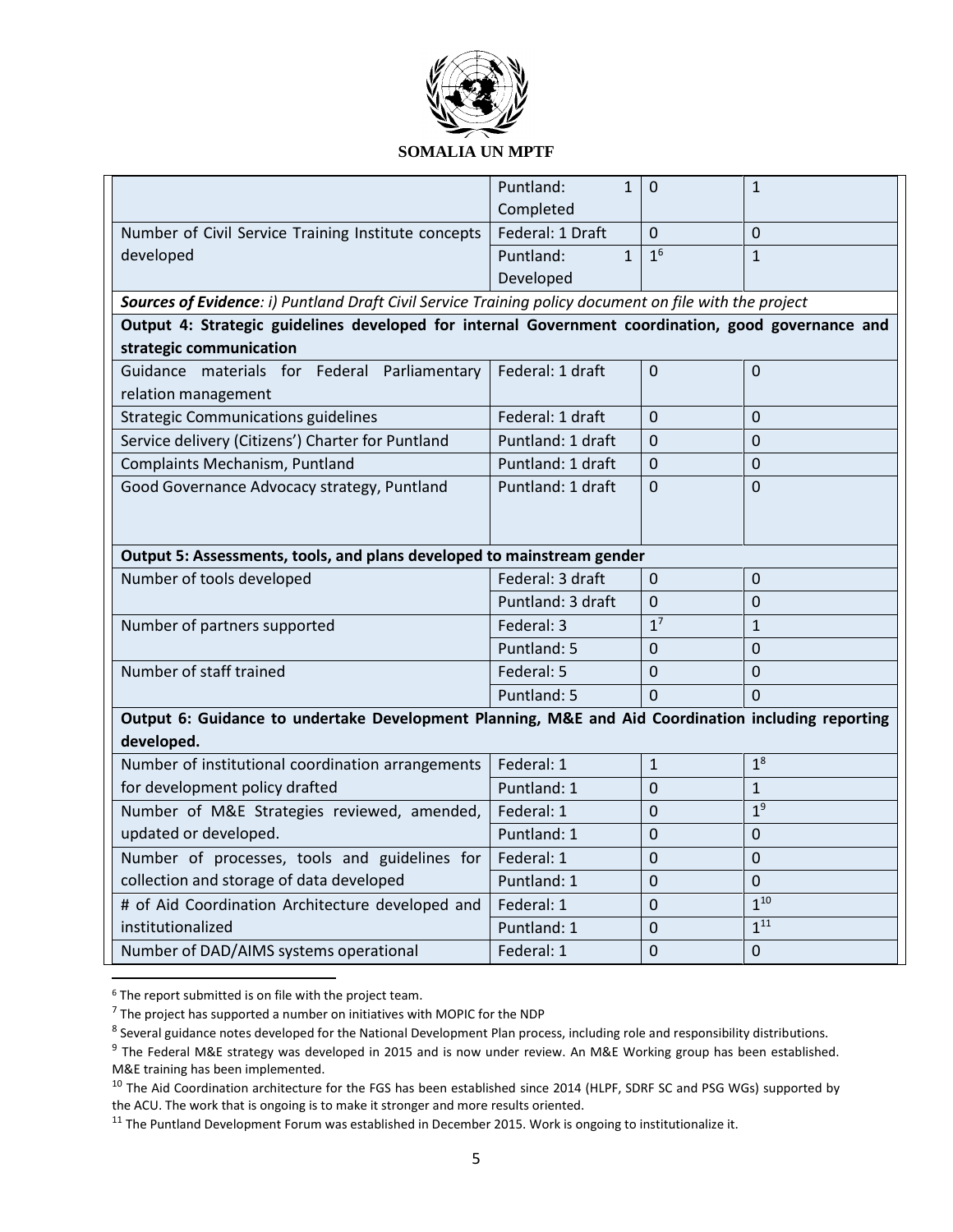

## **SOMALIA UN MPTF**

|                                                                                                 | Puntland: 1              | $\Omega$     | $\Omega$ |
|-------------------------------------------------------------------------------------------------|--------------------------|--------------|----------|
| Number of Quarterly reports on Aid Flows are                                                    | Federal: 2               | $\Omega$     | $\Omega$ |
| generated through DAD/AIMS                                                                      | Puntland: 2              | $\Omega$     | $\Omega$ |
| Output 7: Project management and implementation arrangement is established ensuring appropriate |                          |              |          |
| project implementation                                                                          |                          |              |          |
| Number of Project Board meetings are convened as                                                | Federal: 4               | $\Omega$     |          |
| scheduled                                                                                       | Puntland: 4              | $\Omega$     |          |
| Number of Project progress reports generated                                                    | <b>Combined (Federal</b> | $\mathbf{1}$ | 3        |
| periodically or<br>reviewed<br>monitored,<br>and                                                | and Puntland):           |              |          |
| evaluated $12$                                                                                  | 100%                     |              |          |
| Percentage of staff in the Project teams recruited.                                             | Combined (Federal        | 100%         | 100%     |
|                                                                                                 | Puntland):<br>and        |              |          |
|                                                                                                 | 90%                      |              |          |

### **NARRATIVE RESULTS REPORTING**

### **Output 1: Capacity gaps in priority institutions filled in placing staff and advisors in priority positions.**

The project supports the Government to fill key capacity gaps in line ministries by financing, for a period of time, the salaries of key personnel in the FGS (MOPIC 11; ACU 21; OOP 10) and Puntland (Ministry of Labor, Youth and Sports 5 and MOPIC 1. The project encourages the use of regular civil service procedures for the identification, recruitment and management of local personnel and at the same time creates a coherent framework under which development partners are able to provide longer term advisory assistance to the government.

### **Federal Government of Somalia**

**MOPIC:** Six national advisors, 3 civil servants and two interns are supported by the project at the Ministry of Planning and International Cooperation (MOPIC). Apart from their routine roles linked to their portfolios in Finance and Administration, Monitoring and Evaluation, ICT, Statistics, Data Management and International Cooperation the advisors were involved in providing support to the National Development Plan coordination and drafting processes, which include logistical arrangements for the federal states consultations; the internal and external coordination meetings between MOPIC and the different line Ministries, hosting meetings by the National Development Council, hosting and providing secretariat roles for meetings such as the monthly Director Generals' Meetings held on 30 April 2016 in Mogadishu.

A Third Party Monitoring (TPM) report produced in April 2016 by a private company CCORD makes reference to the fact that UNDP support to the MOPIC ICT Unit as well as the local advisor has produced remarkable results which include:

- **•** The creation of an e platform which is reaching out to more citizens and updating them on national *development programs*
- *Provision of ICT training to MOPIC staff*

l

 $12$  This indicator counts the official UNDP UNMPTF reports which are the combined FGS and Puntland Quarterly and Annual reports since the beginning of the project in October 2015.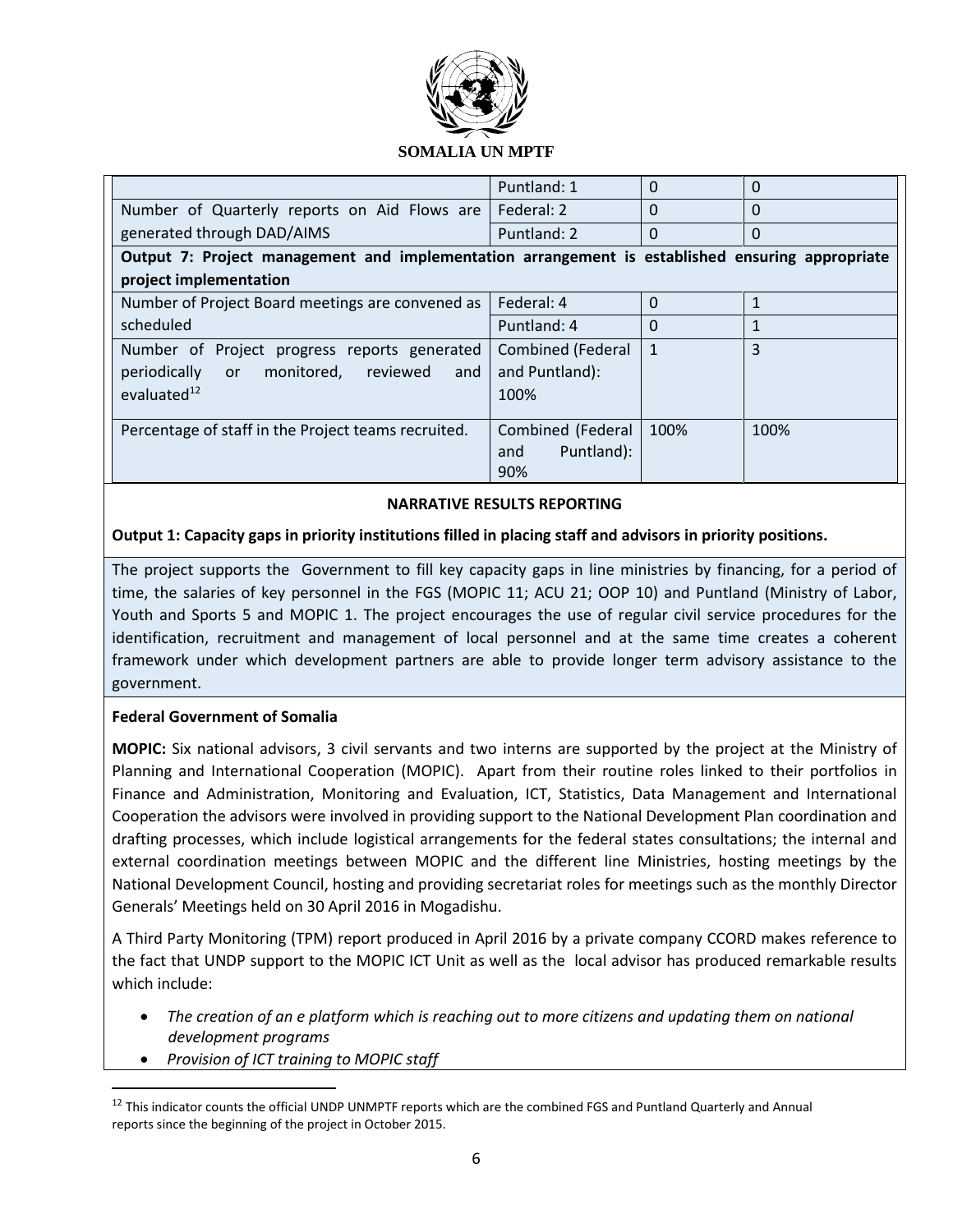

 *The establishment of a new ICT policy developed which has enhanced the availability and accessibility of information<sup>13</sup>*

The Monitoring and Evaluation Advisor for MOPIC reported that among other achievements and as a result of UNDP support he had *"built Project Information System in VBA on an Access Database to store all necessary information needed through different forms which later on can be generated reports bases on any possible criteria e.g. by sector, by date, by project, by region"<sup>14</sup> .*

The Statistics Advisor reported that among other achievements in the reporting period he had *"Organized and compiled Jan - April 2016 CPI data and reviewed the Statistical Act".* The Advisor noted in his report that in their plans for the third quarter the Statistics department was looking forward to – "Setting up a CPI data collection system, Data collection training and Preparing draft Sustainable Development Goals implementation and localization process".

The National NGO Policy Bill was submitted to the Council of Ministers in the first quarter by the MOPIC still awaits approval. MOPIC along with the Somalia NGO Consortium held a one day NGO consultative forum in Mogadishu to discuss the Development of the National Plan. A project board should be put together that brings NGOs, government, and other interest groups together<sup>15</sup>.

**Aid Coordination Unit:** The ACU housed in the Office of the Prime Minister and fully supported by UNDP plays a critical role in aid management and coordination of New Deal Compact for Somalia related activities for the government. In the second quarter, the ACU continued to execute its secretarial and hosting functions for the PSG Working Groups. 3 meetings were conducted for the PSG 1 **(Inclusive Politics)** WG meetings; 3 PSG 2 **(Security)** WG meetings; 2 PSG 3 **(Justice)** WG meetings; 2 PSG 4 **(Economic Foundations)** WG meetings; 1 PSG 5 **(Revenue and Services)** WG meetings; 2 **Capacity Development** WG meetings and 2 **SDRF** SC meetings.

**Office of the President:** The project supports 10 national advisors and support staff in the Policy Unit of the OOP. The list of functions and staff members is shown in Annex 4. The project continued its support to the Policy Unit in the OOP in the second quarter. The Policy Unit provided support to the FGS President on a number of national issues related to policies on budgeting and finance, maritime and national security, finance, legal and constitutional affairs. For example, in June, the Policy Unit participated in a review process to draft a Concept Note for the Somalia National Armed Forces/Amisom exit strategy. The Unit also gave legal advice to the FGS President on draft bills and legislation sent to him for approval and assent from Parliament and Cabinet.

**Puntland:** The key results of the 6 local advisors supported at the MOPIC and MOLYS include the following: provision of translation and legal expertise services to review the Puntland Civil Service Law #5; the finalization of the draft Training Policy and programme through wider stakeholder consultation; validation of the functional review reports with concerned Ministries; development of finance and procurement guidelines for MoPIC and the development of an Aid Coordination Mechanism which will be used to streamline all development funds in Puntland.

**Output 2**: **Rationalized and updated Civil Service Management policy, framework, system, processes, and guidelines developed.**

<sup>14</sup> Ibid

l

<sup>&</sup>lt;sup>13</sup> See page 13 of Third Party Monitoring Report by CCORD, April 2016

<sup>15</sup> MOPIC Monthly report to UNDP. Report is on file with project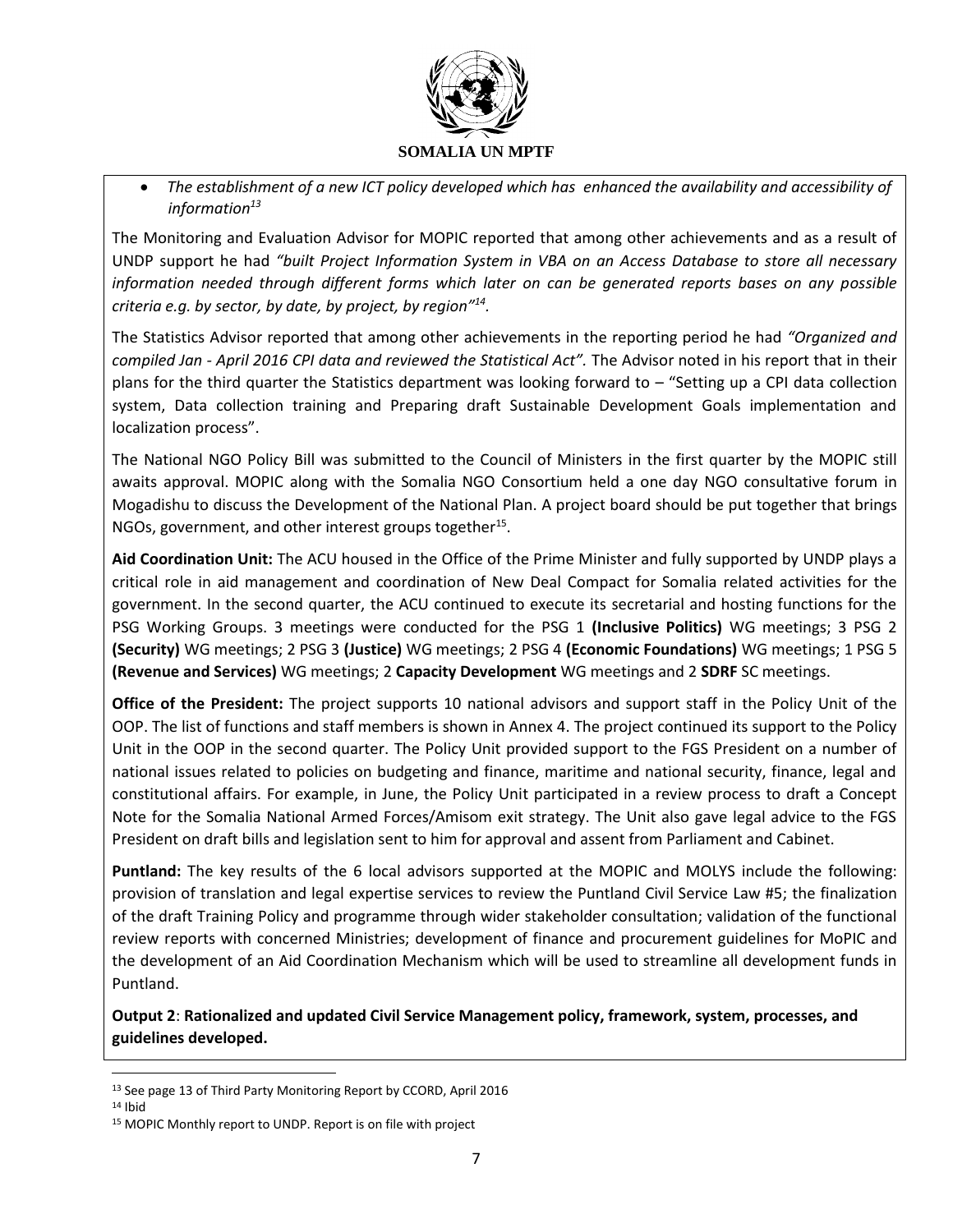

#### **SOMALIA UN MPTF**

The Civil Service Management arrangements in Somalia – both on Federal level and in Puntland – require updating. The Civil Service Laws are not fully responding anymore to the present day requirements, while the more administrative management arrangements concerning e.g. recruitment, labour force management, performance management etc., require modernisation. The specific outputs the SIP project is contributing to are: i) Civil Service Laws reviewed or amendments made; ii) HR Management Frameworks submitted and iii) the number of HR management instruments rolled out.

#### **Federal:**

l

The draft Civil Service Law #11 which was translated into Somali in the first quarter was discussed in the reporting period by the Inter - Ministerial committee composed of representatives from FGS line ministries and agencies. Subsequently, changes were made in the Somali version. UNDP is in the process of hiring a consultant to incorporate the subsequent changes made in the Somali version back into the English version. A validation workshop which failed to take off in Nairobi, Kenya because of visa challenges will now be held from 25 July – 5 August 2016. After that workshop, it is expected that the law will be ready to be presented to the Council of Ministers before being presented to the President for review and assent.

**Puntland:** All government documents in Somalia have to be translated into the Somali language. The first draft of the Puntland Civil Service Law #5 which was completed in the first quarter, went through the same process of translation in the second quarter. However, the translation took longer than expected and could not be finished in the reporting period. The process will continue in the Third Quarter before the Minister of Labor can present the bill to the Council of Ministers. According to the Minister, after this process the law will be taken for presidential assent $^{16}$ .

Work on the Human Resources Handbook which had commenced in Q1 and Q2 was stopped by the Ministry end of May. It was agreed between the Ministry and the Civil Service Commission that the Civil Service Law #5 needed to be finalized first before the Handbook could be proposed as policy supporting the law.

In the second quarter, the Functional Review reports for the Ministry of Health and the Ministry of Women Development and Family Affairs were validated by senior management of both institutions<sup>17</sup>. Among other key issues noted in the reports were that the "*the MOWDAFA lacks quantity and quality of key technical staff in the central apparatus and the regions. Numerous positions are either vacant or held by volunteers and that institutional memory has to be safeguarded by setting-up strong documentation and archives systems and functions".* As for the Health Ministry, the report noted that *"there was massive bypassing of line responsibilities by proliferation of institutions and/ or direct payment of line functions and top-ups which endanger the unity of the civil service and the public health sector in Puntland. The ministry de facto has a rather flat organizational structure which deserves proper clustering of functions and management/ organizational layers with a balanced hierarchy as a long-term development goal". Among other solutions proffered by the report were that "*Strong central management of the countrywide Health staff: HRMIS, Quality Standards, development Standards to be implemented as well as the fact that there was need for civil servants supported on budget by the government".

In the first quarter, a local consultant worked on reviewing the outcomes of the functional reviews. A zero draft report was produced and the report awaits finalization by the consultant. This report should give further

<sup>&</sup>lt;sup>16</sup> The Minister H.E Abdirahman Ahmed Abdule noted this point at a meeting with the SIP project team at a meeting in Nairobi on 10 June. Minutes of the meeting are on file with the project.

<sup>&</sup>lt;sup>17</sup> Both Functional Review reports for the Puntland Health Ministry as well as Women's Affairs are on file with the project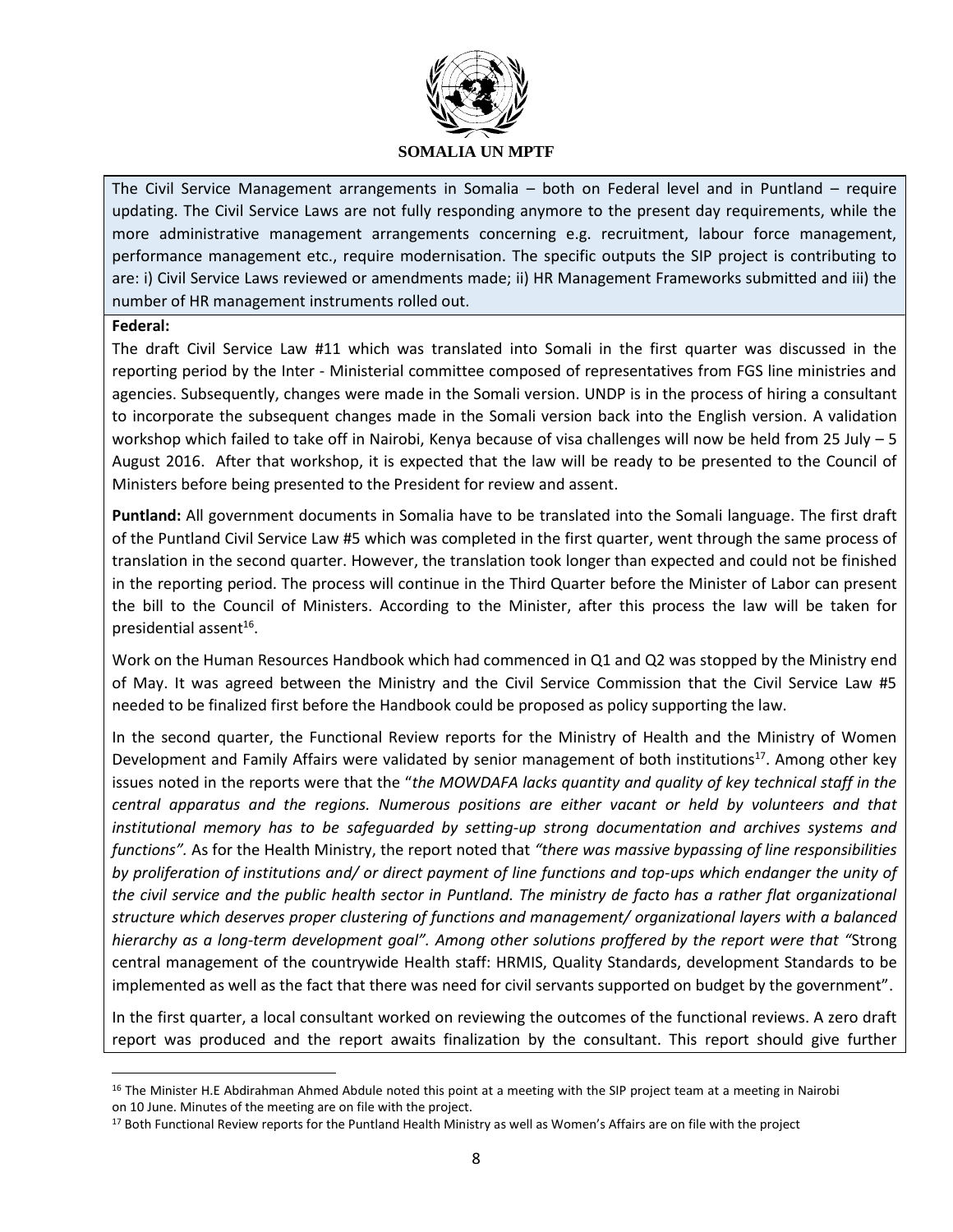

reflections on what has happened thus far with regards to implementation of the Functional Review recommendations.

## **Output 3**: **Improved training policy, facilities and plans proposed.**

While injecting capacity into the system is of paramount importance, ensuring that human resource capacity is maintained over time is of equal importance. To do so, civil servants' professional development needs to become institutionalized. Under this sub-component, the Project supports the respective agencies in institutionalization of training and development functions. Technical support is being provided for developing civil service training policy, strategy and plans, which may include strengthening or establishing civil service institutes.

**Federal:** No activities were undertaken on the Federal level.

**Puntland:** The first draft of the Puntland Civil Service Training Policy was finalized in the first quarter was reviewed in the second quarter. Discussions between UNDP, the Ministry and the Civil Service Commission and this remains work in progress. In the meantime, a two year training programme for Puntland Civil Service was developed based on a Training Needs Assessment and a wider consultation with all stakeholders including higher education institutions was instituted.

# **Output 4: Strategic guidelines developed for internal Government coordination, good governance and strategic communication**

At the FGS level, while the OPM maintains relations with Parliament, the efficiency and effectiveness of these relations can be improved. Strategic communications are underdeveloped and good governance guidance is mostly absent. In Puntland, the objective of the project is to see through the development of a service delivery charter (Citizens Charter) complemented with a Standards of Ethics in the Public Service. Additional work will be carried out to set up a Public Complaints Management system in Puntland as well as a supporting advocacy strategy to complement the public complaints system.

**Federal:** A new LOA was signed with the Ministry of Interior and Federal Affairs in the second quarter. Not much work was carried out in the reporting period but the Strategic Management Consultant who is to work with the Directorate of Administrative Services in the MOIFA is now on board. Under this LOA, the project will extend its support to the Directorate of Administrative Services to strengthen its capacity to perform its core functions by achieving the following results:

- Improved structure, function and role and responsibility distribution
- Improved work-process management arrangements
- Improved staffing establishment while ensuring gender parity in staffing MOIFA LOA

The **Ministry of Finance** is supported with an advisor, who is temporarily appointed to establish and head the strategic planning unit. In the reporting period the Advisor managed to execute a number of deliverables in the Ministry. They are listed below:

 **Support to the IMF Staff Monitored Program (SMP).** As technical lead for the Ministry of Finance, the advisor finalized the Technical Memorandum of Understanding (TMU) for the IMF SMP. The TMU includes the set of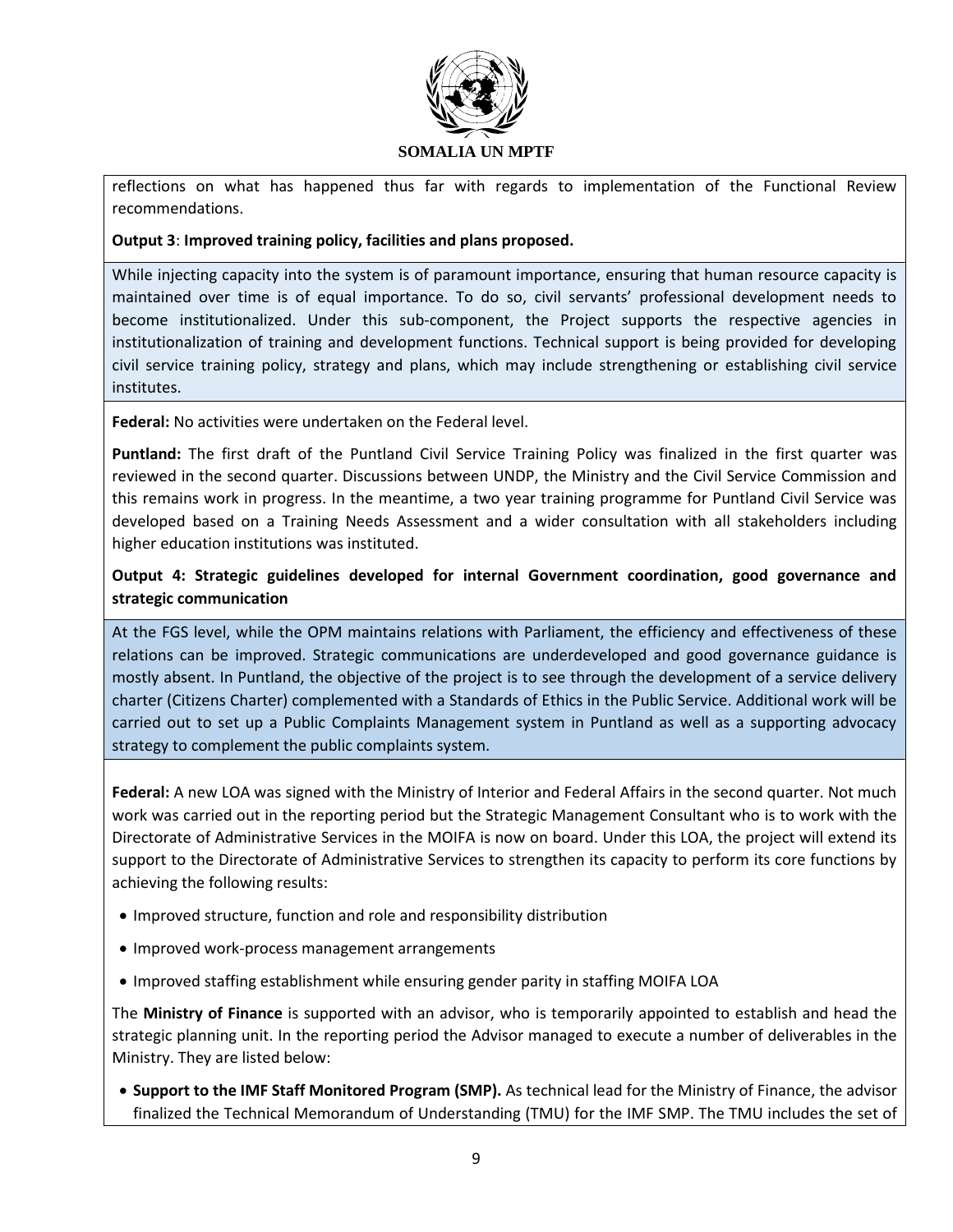

reform benchmarks negotiated and agreed during March/April 2016 SMP mission. In addition, the advisor developed the Institutional Monitoring and Steering Framework for the IMF (SMP). The Framework lays out committee governance structure, roles and responsibilities and reporting requirements. The SMP was officially launched in May 2016, a first for Somalia and a significant milestone towards debt relief.

- In the same line of the IMF (SMP) the advisor assisted in identifying and developing TORs for 7 new positions within the government to deliver on SMP related reform benchmarks and reporting. The positions will civil servant roles. The positions will be hired under the capacity injection program and will help institutionalize the fiscal reforms and reporting required by the SMP, which will make it more sustainable. In addition, the advisor drafted the TOR for the IMF mission laying out training to be delivered by the IMF to the new staff.
- **Support to High level roundtable on Somalia for the Spring Meetings in Washington DC:** The advisor prepared briefing materials, talking points, agenda for 30 meetings and organized high level roundtable on Somalia for the Spring Meetings in Washington DC. The high level roundtable was co-chaired by the IMF, World Bank, DfID and Minister of Finance (FGS). The meeting was attended by high-level diplomats, including the Deputy Secretary General for UN. The roundtable laid out progress and challenges in PFM reforms and called for roadmap on debt relief.
- **Support to the recruitment of key staff in government institutions:** Completed recruitment for 2 staff (Project Manager and Civil Society Liaison) to support the Open Government Initiative. In the same period the advisor completed recruitment for 2 staff to support the Security Sector Expenditure reform within MOD and SNA
- **Security Sector expenditure report by the President:** The advisor developed the second government paper laying out an update on the FGS President's commitment made on September 9 2015 to reform security sector expenditure. The report also included updates on 2016 and 2015 payments. The report will now be a regular monthly report to support the security meeting chaired by the President and attended by ambassadors
- The advisor coordinated and prepared the government (MOF, Deputy Prime Minister, MOD, SNA, MOIS, police Commissioner) review and respond to the World Bank/UN Public Expenditure Review (PER) of the security sector. This included reviewing the underlying model and assumptions of the PER against current government needs and priorities. The PER will be finalized by July.
- **Support to Public Finance Management (PFM):** The advisor coordinated a workshop for the Parliamentary Finance Committee to review the Public Finance Management Act. The ten day workshop saw members of parliament reviewing, debating and modifying articles within the Act. This process was in preparation for the PFM Act to be presented at the upcoming parliament session, which will be convened in July 2016.

**Puntland:** The New LOA which had been planned for the second quarter with the Puntland Good Governance Bureau to develop a Citizens' Charter as well as a Public Complaints Mechanism was provisionally approved by the Local Project Appraisal Committee. However, due to a lack of funds in the project the signing of this agreement was put on hold.

**Output 5: Assessments, tools, and plans developed to mainstream gender**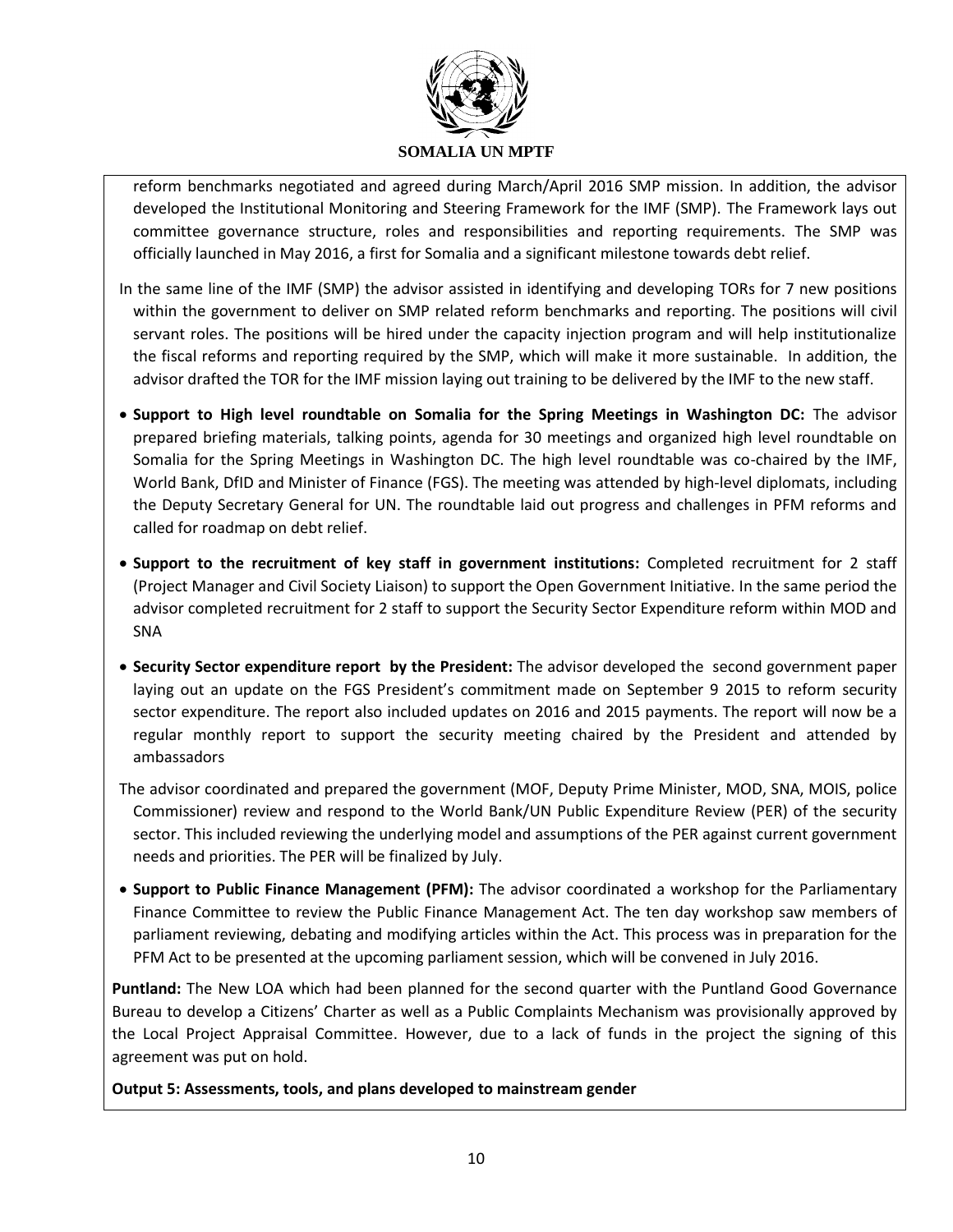

The project assists the different government institutions in the FGS and Puntland to develop strategies and tools to mainstream gender in their day to day work. Working in close cooperation with the UNDP Gender Unit, the project aims to develop tools and mechanisms to constructively mainstream gender in a number of key government reform processes, including civil service management and development planning. Priorities for mainstreaming gender will be developed with the Ministries of Women and the resulting action plan will supported by the project. The project targets three institutions and five in Puntland to be supported on mainstreaming gender in the civil service. Furthermore, the project aims to train ten people at both the Federal and Puntland levels on gender mainstreaming in the civil service. A number of actions including the introduction of gender sensitive budgeting will be explored; gender sensitive legal and policy analysis and the development of gender sensitive legal and policy development. These activities were not carried out in the reporting period.

**Federal:** Discussions between UNDP and the Ministry of Women and Human Rights Development (MOWHRD continued in the second quarter. A new LOA was presented to the LPAC. However, the signing of this LOA was halted because of pending issues over unliquidated money from the Ministry for a previous project with UNDP's Gender Unit. It is standard practice that no new projects can be commissioned with any UNDP project unless any Ministry or government agency has satisfied all Financial and Risk Management issues identified by UNDP. Discussions continue to resolve this outstanding matter.

**Puntland:** The New LOA which had been planned for the second quarter with the MOWDAFA was provisionally approved by the Local Project Appraisal Committee. However, due to a lack of funds in the project the signing of this agreement was put on hold.

**Output 6: Guidance to undertake Development Planning, M&E and Aid Coordination including reporting developed.**

While, the Puntland Government has established planning arrangements and the project supports further strengthening of those arrangements, the Federal Government had not developed a National Development Plan since the eighties of the last century. The project supports the Federal Government developing the new National Development Plan.

The M&E and statistics arrangements in both government require substantial strengthening to allow appropriate follow-up on plans and their implementation and provide a suitable evidence base for policy debate and decision-making.

### The Aid coordination structures exist both on Federal and Puntland level but require further strengthening.

The MOPIC at the FGS level is in charge of coordinating the drafting of the National Development Plan. The chronology below lists the activities carried out so far in support of the drafting of the National Development Plan. The project provides logistical, financial as well as consultancy support.

### **MOPIC FGS:**

 **29 June 2016, Mogadishu: Government launches the first draft of the National Development Plan:** Abdi Aynte, Minister of Planning and International Cooperation, whose ministry prepared the draft noted in his speech at the event that "*This is a major milestone for Somalia and its development agenda, The NDP is the strongest signal yet that Somalia has now entered a development stage after decades of state collapse and a shattered economy. The historic nature of achieving this momentous task, notwithstanding very limited state*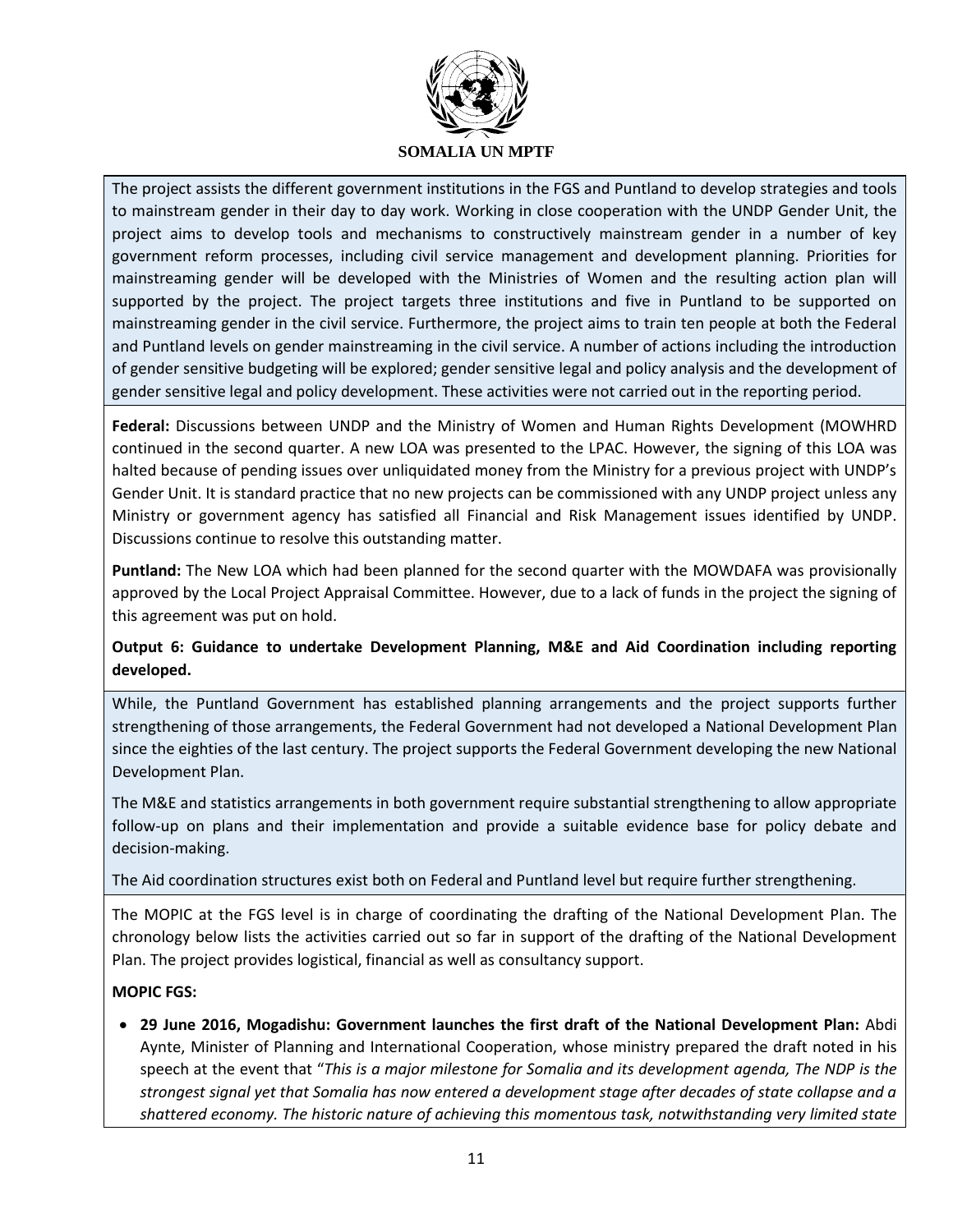

#### *capacity, cannot be understated."*

- **22 June 2016, Mogadishu: Director Generals Monthly Meeting hosted by MOPIC.** Discussions centered around updates on the progress with the drafting of the NDP. MOPIC Perm Secretary, Abdi Dirshe announced that the First draft of **[NDPSomalia](https://twitter.com/hashtag/NDPSomalia?src=hash)** would be published at the end of June igniting a further round of reviews, consultations & more inputs.
- **5 June 2016: Somalia towards Sustainable Development: The Role of Women in the National Development Plan Meeting, Mogadishu.** The MOPIC, in collaboration with the Ministry of Women & Human Rights Development, with the support of UNDP and the New Deal Facility, organized the meeting at the Jazeera Hotel in Mogadishu. Her Excellence, Zahra Mohamed Samatar, the Minster of women and Human rights officially opened the workshop. She noted that "*This initiative alone mirrors a progressive change in relation to equal participation of women in national plans and processes".* The meeting brought together 62 participants representing women's groups of the federal states of Puntland, Galmudug, Hiraan/Middle Shabelle, South-West Somalia and Jubaland, as well as of the region of Banadir, government officers from key ministries of the Federal Government of Somalia and UNDP. 67% of the participants were women. The participants were placed into 5 working groups, one for each of the NDP pillars. Each group deliberated on women's priorities and how women's groups can meaningfully participate in each sector.
- **31 May – 2 June 2016, Mogadishu: MOPIC hosts South - South Cooperation (SSC) consultative meetings:** The MOPIC hosted a National Consultation/Stocktaking exercise for South-South Cooperation for Somalia. The stock-taking exercise mission to Somalia commenced on 29th May 2016 with a briefing meeting to the UNDP Acting Deputy country Director-Programme/GROLS Programme Manager, Franco Sanchez. Two major consultative meetings were held on 31 May and 1 June respectively, involving the 8 line ministries and being chaired by the Permanent Secretary (PS) of the Ministry of Planning and International Cooperation (MOPIC). The 7 PSs and 40 senior officials from key line ministries closely relevant to SSC discussed the trends and issues and concerns and expectations from the SSC. Ahmed Hussein - Regional Advisor of SSC observed at the meeting that "South - South Cooperation is a development that started long ago and will continue with collaboration". His presentation focused on *"Trends and Opportunities in Advancing South-South and Triangular Cooperation in The Federal Republic of Somalia".* Another joint meeting was held on 1 June and it brought together representatives of the civil society institutions and the private sector. Such critical issues, as the way of addressing the balance between the government, civil society and the private sector, as well building trust between them, were addressed during the meeting. In this regard the mechanism of the Public Private Partnership was presented as an effective tool for policy dialogue.
- **16 May 2016, Mogadishu: Private sector meeting for the NDP in Somalia:** This meeting which was hosted by the MOPIC formed part of the consultations of stakeholders on the NDP. At the meeting, presentations were made collectively by the Chambers of Commerce from All the Federal state members regarding the growth trends in their economies. One of the main challenges which was noted in the presentations is the problem of youth unemployment. Stakeholders noted that there should be more Technical Vocational Education and Training (TVET) centers catered for in the NDP. Other key constraints noted concern problems with access to electricity for business as well as poor access to finance.
- **3 May 2016: MOPIC hosts live discussions on the NDP via live radio interview:** The Deputy Minister of MOPIC, Mogadishu. Hon. Abdullahi addressed a questions on the NDP in a meeting aired live on Radio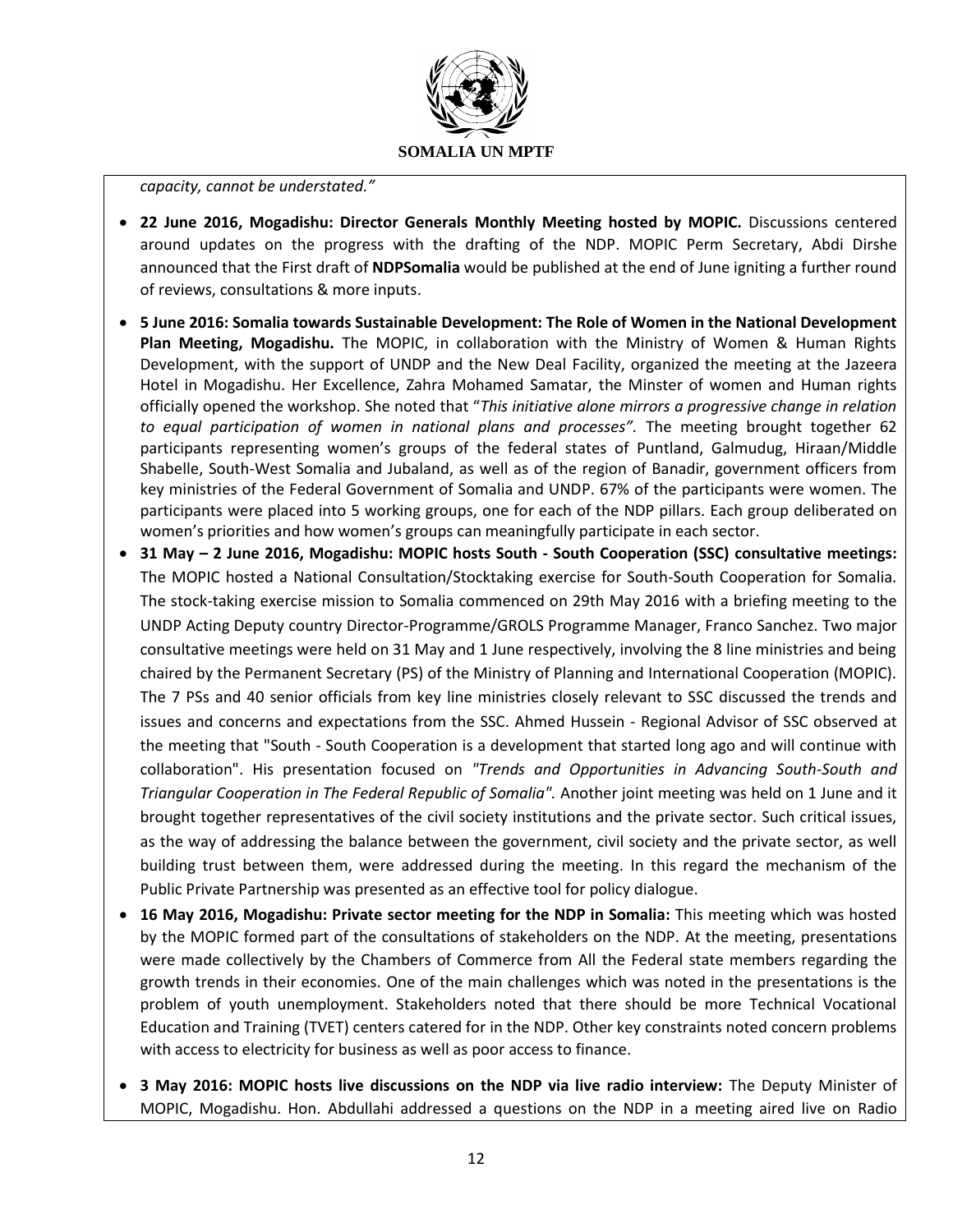

Haatuf broadcasting from Mogadishu. Journalists and civil society members attended the panel discussion

- **30 April 2016: Mogadishu. Director Generals Meeting, Mogadishu.** The monthly to update all the FGS DGs was successfully held in Mogadishu with the Deputy Minister of MOPIC chairing.
- **26 April 2016: Hon. Minister Abdi Aynte addresses Somalis on SNTV Bandhiga program, Mogadishu.** In another process of ensuring maximum consultation and openness with regards the NDP process, the Hon Minister conducted another two hour session live on SNTV where the different sector issues in the NDP were discussed.
- **11 April 2016: Mogadishu, Somalia: MOPIC Minister addresses international development partners on NDP.** This was a briefing by the Minister to heads of UN agencies on the progress with regards the NDP.
- **6 April 2016: Mogadishu, Somalia – Hon. Minister Abdi Aynte addresses Somalis at home and abroad on the NDP using social media, Mogadishu.** The Minister participated in a question and answer session posted on Twitter with users using the hashtag #NDPSomalia and #QorshahaQaranka. Issues addressed include the environment, development, resource allocation, regional aid distribution etc.

## **Aid Coordination:**

 $\overline{\phantom{a}}$ 

- The Aid Coordination Unit (ACU) at the Office of the Prime Minister continued to perform its functions as secretariat of the different SDRF coordination bodies and to promote multi-stakeholder engagement in the implementation of the Somali Compact.
- **Hosting aid coordination meetings:** In the second quarter, the ACU continued to execute its secretarial and hosting functions for the PSG Working Groups. 3 meetings were conducted for the PSG 1 (Inclusive Politics) WG meetings; 3 PSG 2 (Security) WG meetings; 2 PSG 3 (Justice) WG meetings; 2 PSG 4 (Economic Foundations) WG meetings; 1 PSG 5 (Revenue and Services) WG meetings; 2 Capacity Development WG meetings and 2 SDRF SC meetings<sup>18</sup>.
- **Aid Coordination Architecture:** At the Federal level an aid coordination architecture (HLPF, SDRF SC and PSG WGs) has been in place since 2014 since the beginning of the implementation of the Somali Compact. There has been no need to change it during the period of implementation of the Compact (2014-2016). The focus has been put on improving its functioning through major support to the ACU by UNDP. A UNDP supported consultant has developed a draft Mutual Accountability Framework which will be used as the new Aid Coordination Architecture during implementation of the NDP as a replacement to current one being used under the New Deal. In addition, a consultant has been recruited to help set up a framework for existing and emerging Federal Member States to participate effectively in Aid Management and Coordination.
- **AIMS system and generation of reports:** There is currently no operational AIMS system in Somalia. UNDP will be launching a tender process at the end of 2016 and it is expected that the new AIMS will be operational in 2017. Since 2014, annual aid mapping adhoc exercises have been developed and disseminated through other methods such as excel spreadsheets and have been comprehensive in capturing data. The results of the 2nd Monitoring Round of the Global Partnership for Effective Development Cooperation (with information – amongst other issues on aid flows) is expected to be finalized in Q3 2016.

 $18$  This data is available from the ACU reports on file with the project team as well as on the ACU website.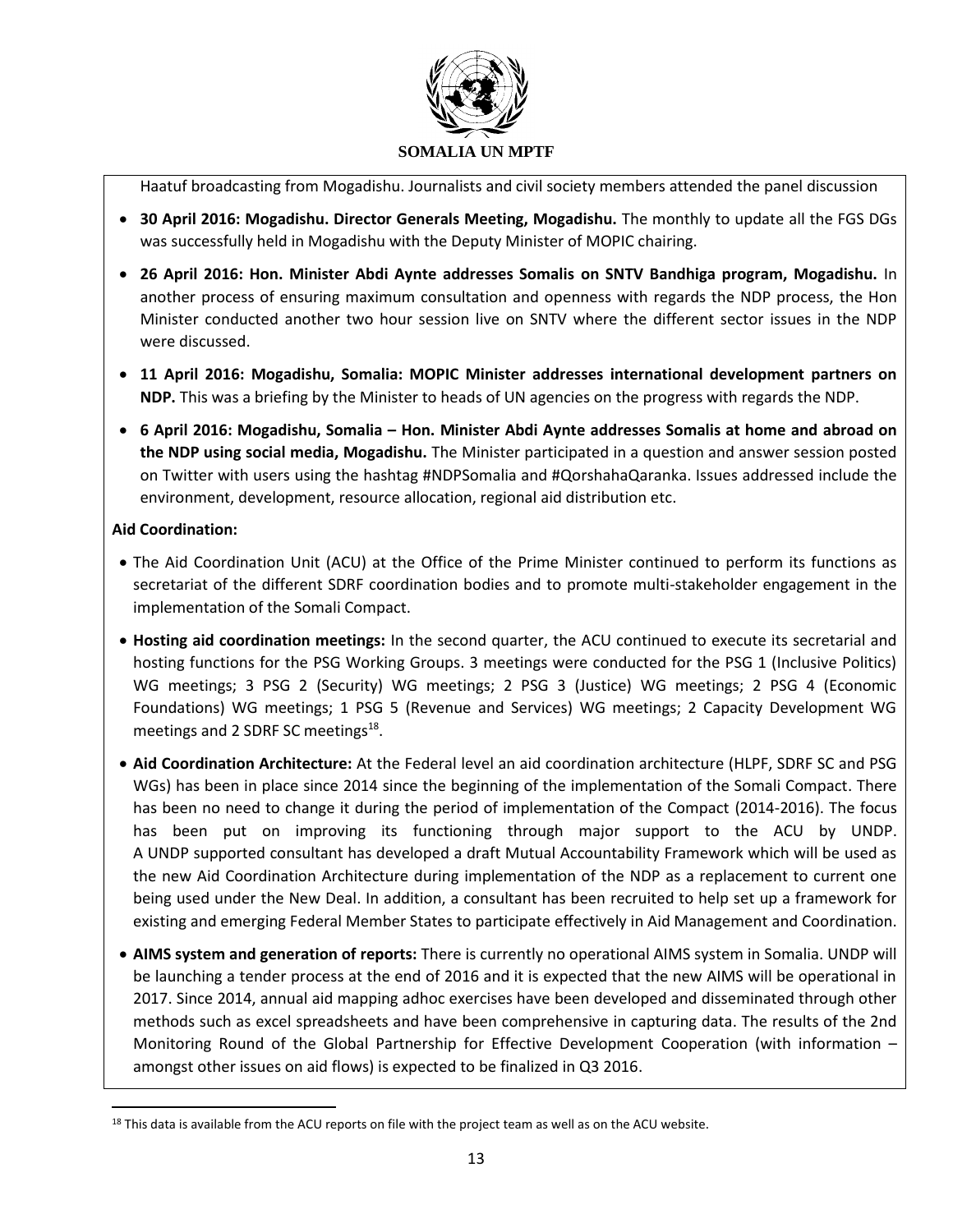

#### **MOPIC Puntland:**

- **June 2, 2015, Garowe. Validation and endorsement workshop of Review of the Puntland Five Year Development Plan:** This meeting was hosted by the Puntland MOPIC supported by UNDP following a series of processes. The processes involved setting out TORs for the different sector working groups derived from different Ministries. All Director Generals and Heads of Departments of Planning from the different Ministries in Puntland participated in the validation of the findings of the Midterm review of the Puntland Second Five Year Development Plan. The report from the MOPIC noted that the overall level of achievement of all the sectors was +/- 40% between 2014 and 2015.
- **14 May 2016, Garowe. National Development Plan –A consultative forum on the NDP, in collaboration with the Puntland MoPIC:** The Deputy Minister of MoPIC, Said Farah Mohamud and NDP policy expert, Professor Mohamed Said Samantar discussed the overall components and goals of the National Development Plan; the importance of aligning Puntland's development plans with the NDP, and encouraged follow-up consultations to promote public buy-in. The forum was attended by 29 participants (8 females, 21 males), representing sixteen local CSOs, and was broadcasted live on **Radio Daljir** in over six cities in Puntland and Galmudug state.
- **Proposal of Puntland Development Forum** The project supported the implementation of the Puntland Development Forum endorsed by Puntland Government in December 2015. The MOPIC has gone further to produce a full project proposal which they are now using to approach stakeholders and funders for support. UNDP is supporting the Deputy Minister of MOPIC to travel to Nairobi to meet with key donors. Key stakeholders identified so far are: the UN FAO; UNICEF, UNFPA, the World Bank and UNDP.

## **Output 7: Project management and implementation arrangement is established. And ensure appropriate project implementation**

This output reports on management activities carried out in the project by both the UNDP and project implementing partners to ensure high level implementation and project management. It looks at the interactions at the Project Board level which oversees and reviews implementation of projects in both locations. Two project board meetings are supposed to be held in each year. The projects targets four reports generated periodically. Finally the outputs tracks the number of staff recruited to ensure that the project is implemented by capable and a full staff complement.

# **The project management consists of two teams (one in Mogadishu and one in Puntland) and is supported by the Capacity Development Programme team which operates both from Nairobi and Mogadishu.**

A project review meeting was held in Garowe. This meeting saw the whole UNDP Senior Management Team converge on Garowe to discuss past achievements, shortcomings and future plans for 2016. The Vice President of Puntland H.E. Abdihakim Abdullahi Haji Omar co - chaired the meeting with UNDP Country Director Mr. George Conway.

### **Mogadishu:**

- The team in Mogadishu is now complete. The Finance and Operations Manager for the program has been relocated permanently from Nairobi to Mogadishu providing much needed guidance to partners on finance and administration guidance.
- In addition the project team has conducted two trainings for staff of the ministries that are implementing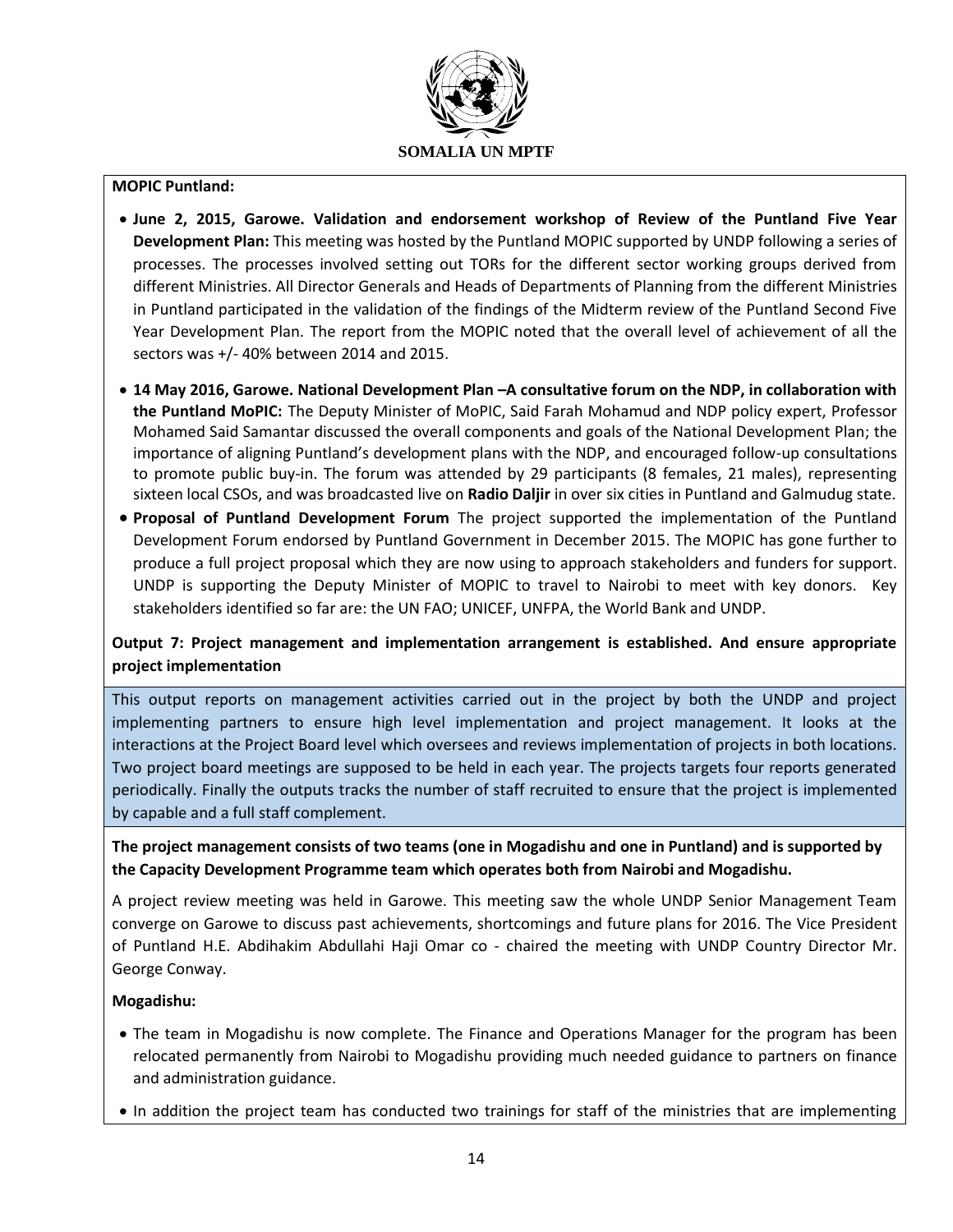

activities under LOAs signed with UNDP. The two trainings have focused on a) implementation of activities and management of funds under LOAs, and b) Preparation of the requisite reports under the LOA (both narrative and financial). As a result of this training, there is an improvement in the quality of reports that are received from the partners. More training will be scheduled after Ramadhan.

## **Puntland:**

 The M&E Specialist has now been relocated to Garowe to support overall project implementation and management.

## **Other Key Achievements**

- **Puntland:** Two functional reviews completed in the reporting period and validated by senior management for the Ministry of Health and Ministry of Women Development and Family Affairs bringing the total FRs for public institutions since 2014 to 9. The two documents have now been handed over to the relevant Ministries.
- **FGS and Puntland:** The amount of buy in and cooperation from civil servants in the process of drafting both NDPs is a key asset. Numerous civil servants are not paid by the project but their support has been unquestionable. It points to a civil service that is maturing and a government slowly taking charge of its employees to deliver.

## **Challenges (incl: Delays or Deviations) and Lessons Learnt:**

**Challenges:**

- **Funding challenges** remained a big challenge due to disbursement delays by some donors for both the FGS and Puntland projects. LOAs were provisionally approved but could not be signed until the funds were received in the UNDP accounts.
	- **Lesson learnt:** At the signing of major donor agreements with UNDP that include project funds, there is need to synchronize fund disbursements with project implementation schedules. Delays in disbursement could ultimately affect project effectiveness as activities may not start on time or may not be sustained due to funding challenges. Line of communication between the project and donors need to remain open so that both parties do not seem to be caught unawares when funds flow becomes a challenge as happened in the second quarter of 2016.
- **Logistical challenges** remained a challenge for Somali government officials travelling to or through Kenya. A review meeting for the FGS Ministry of Labor to work on the Civil Service Law #11 had to be cancelled because the Somali participants were denied visas to Kenya.
	- **Lesson learnt:** Due to terrorism concerns, issuance of visas to persons carrying Somali passports tends to be unpredictable affecting otherwise unrelated matters such as the need for South – South cooperation or even the use of Kenyan conference facilities. Due to the fact that obtaining visas for Somalis travelling to and through Kenya has become difficult, it is important that any meetings scheduled for Kenya are planned way in advance so that if there are challenges, alternative venues can be arranged such as the neighboring countries; Uganda, Ethiopia and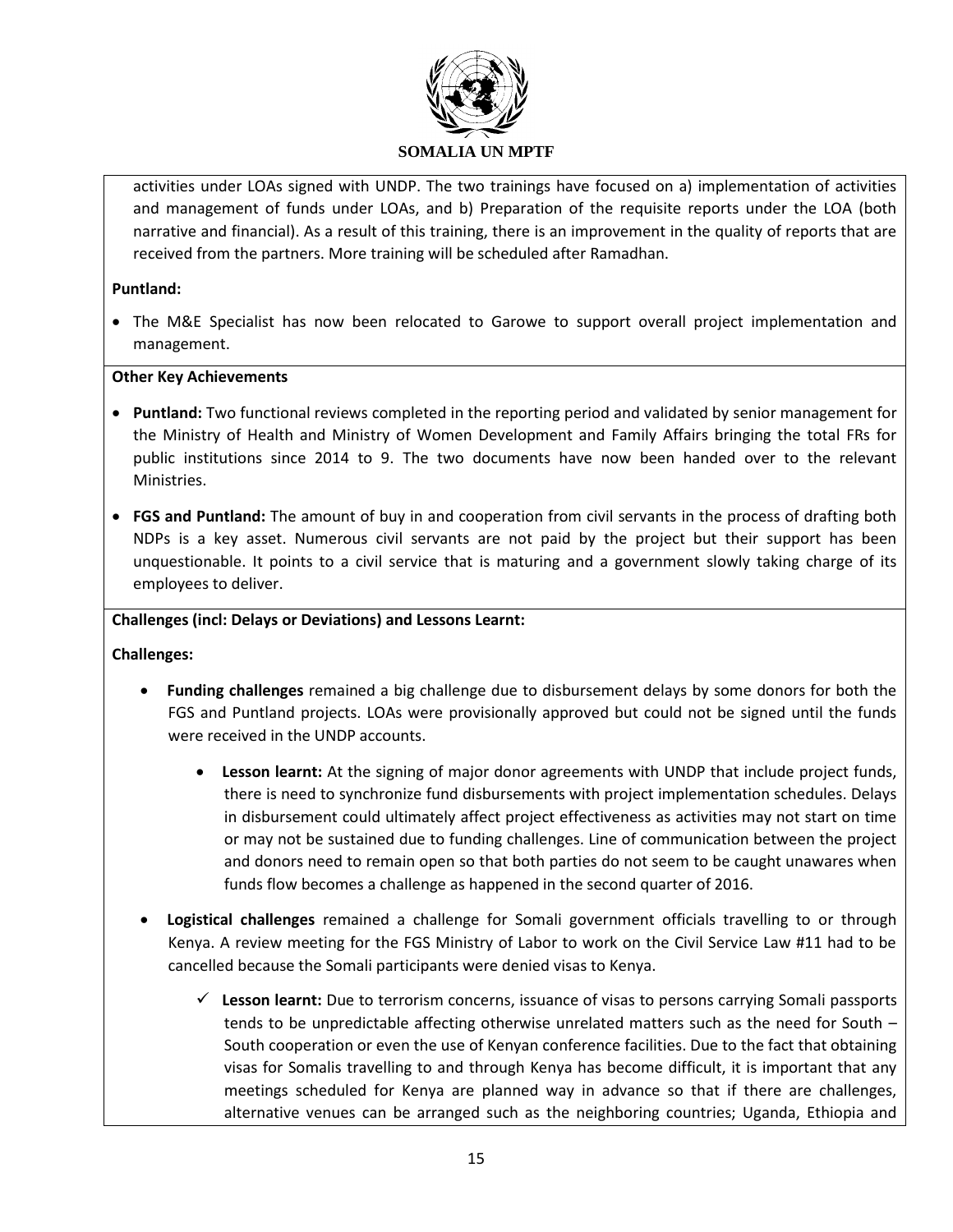

#### Tanzania.

- **Language and communication Challenges:** The official language of the government is Somali, and as such, not all Somali government officials are able to use English as a medium of communication poses challenges especially when dealing with Somalis who cannot fully express themselves in English. In addition, the government has issued a decree requiring the translation of all official documents into Somali. This requirement will increase project implementation costs, due to the need for translation services into Somalia and vice versa. It will also be necessary to factor in additional time in the implementation schedules to cater for translation.
	- **Lesson learnt:** There is need to set up a central Unit in one of the government institutions dedicated to translating official documents for key government ministries so that there are no delays or onerous demands on regular civil servants or local advisors who might take their time or not do the job properly.
	- **Delayed World Bank CIM project:** UNDP had anticipated that by now the CIM project would have been well under way and most key civil servants positions salaries would have been filled and salaries paid for in both the FGS and Puntland. However this has not been the case. UNDP continues to fund albeit for very short term contracts for key local advisors at least to keep processes under civil service reform; the national development plan review process in Puntland and numerous other important initiatives running.
		- **Lesson learnt:** UNDP has to maintain an open policy for funding short term local advisors until the CIM project is fully underway. There is need to liaise more with the World Bank and convince them to communicate more with other partners so that contingency measures can be put in place.
	- **Government Partners with High Risk Assessments:** One LOA could not be signed between the FGS Ministry of Women Affairs and UNDP because of unliquidated funds from a previous UNDP project with the Gender Unit. This is an important point which shows how serious UNDP takes financial prudence but also an important wake up call for government agencies to make sure they follow UNDP regulations they would acceded to by the book.
		- **Lesson learnt:** Discussions with government partners deemed to have a significant risk related to past outstanding financial issues with UNDP need to be settled before new LOAs can be signed. The same government partners also need to make this process upfront so that it does not come as a surprise to a project such as this one. That said, where possible UNDP should positively engage the partners in question and look to assist them resolve the outstanding matters in the best way possible. For example, the project has thus far recommended to the Puntland MOLYS to carry out a self-assessment of sorts so that they can give UNDP a report of their standing using the HACT assessment standards, otherwise it will be difficult for such an institution to receive new funding support from UNDP because of past unliquidated funds.

### **Communications & Visibility**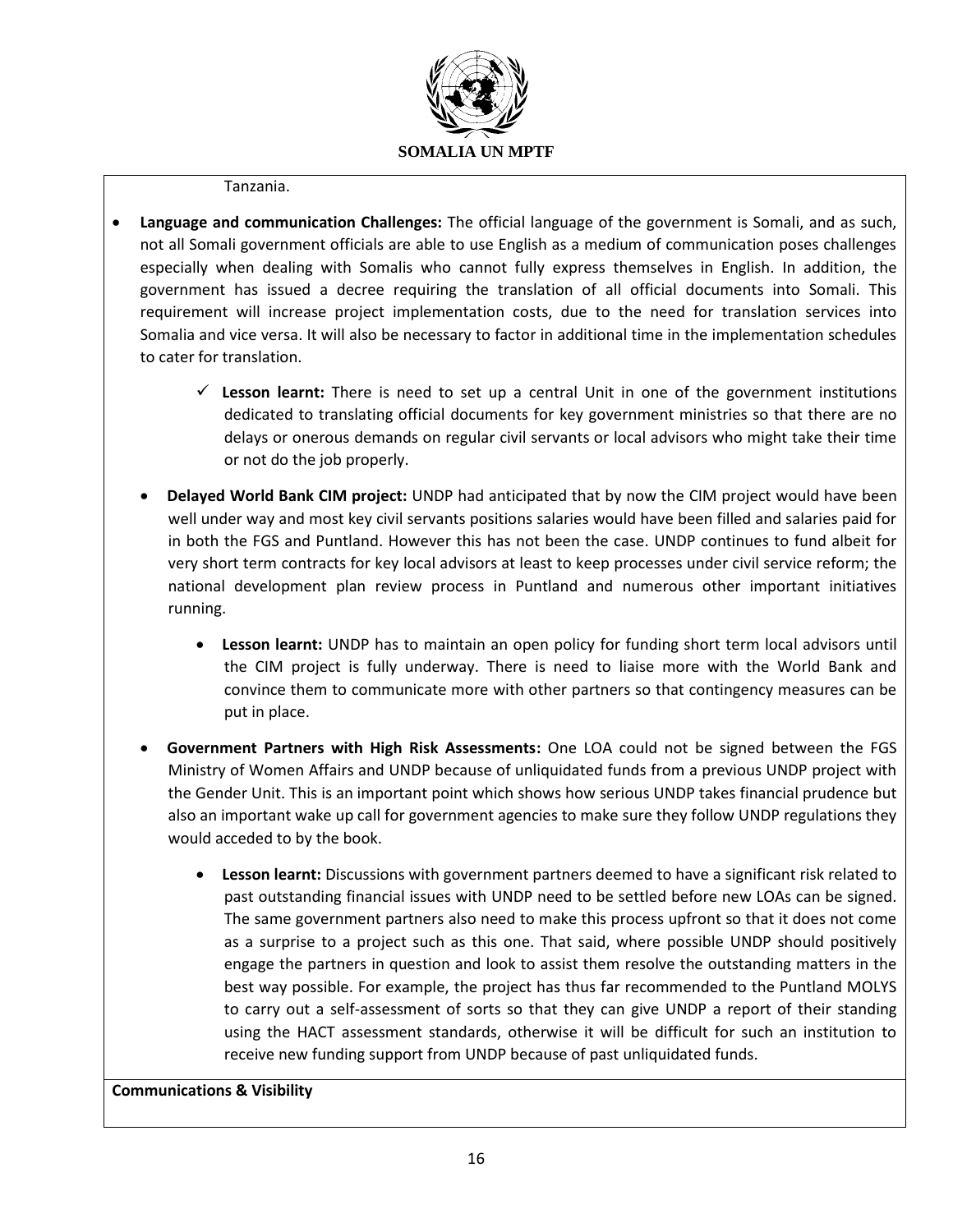

#### **Website use:**

- $\checkmark$  South South Cooperation meetings: 31 May 2 June 2016 2016, a major consultative meeting by the UNDP in conjunction with the UN South - South Cooperation Office was conducted in Mogadishu hosted by the MOPIC with support from UNDP Somalia on South - South cooperation. More details on the meeting can be obtained on the UN Office for South – South Cooperation website: *<http://arab-ecis.ssc.undp.org/en/item/72-somalia>*
- The FGS MOPIC uses the following website for all its updates: *http://www.mopic.gov.so/*

### **Social Media Use:**

- For all information about the NDP in Somalia the MOPIC has a twitter account which is constantly updated with pictures from meetings, press releases and any other details. The twitter handle is: *@MoPIC\_Somalia.*
- $\checkmark$  The Minister of MOPIC constantly uses the following hashtag on twitter to engage citizens at home and abroad when carrying out public outreach programs: *#NDPSomalia* and *#QorshahaQaranka*. A search on twitter using the two hashtag in Somali and English will reveal the level of information and detail about the work on the NDP supported by the project.
- **Radio and Television:**
	- $\checkmark$  The FGS MOPIC uses Somali radio and television channels to engage the public on work done by the Ministry on the NDP and other issues. For example, The Deputy Minister of MOPIC, Mogadishu. Hon. Abdullahi addressed questions on the NDP in a meeting aired live on *Radio Haatuf* broadcasting from Mogadishu. On 26 April 2016: Hon. Minister Abdi Aynte addressed Somalis on *SNTV Bandhiga* program about the NDP live on television from Mogadishu.
	- $\checkmark$  On 14 May 2016, the Puntland Deputy Min of MOPIC hosted a forum on the review of the second FYDP which was attended by 29 participants (8 females, 21 males), representing sixteen local CSOs, and was broadcasted live on *Radio Daljir* in over six cities in Puntland and Galmudug state.
- **Pictures:** 
	- $\checkmark$  The project in collaboration with the different government partners collects pictures from meetings, workshops, trainings, banners etc. To ensure visibility of the UN and cooperating partners, the pictures taken have to have the UN logo and logos from the different donors. A collage of pictures is available in Annex 5 of this report.

#### **Peacebuilding impact**

N/A

### **Looking ahead**

**Federal and Puntland Drafting of the National Development Plans:** Following the launch of the NDP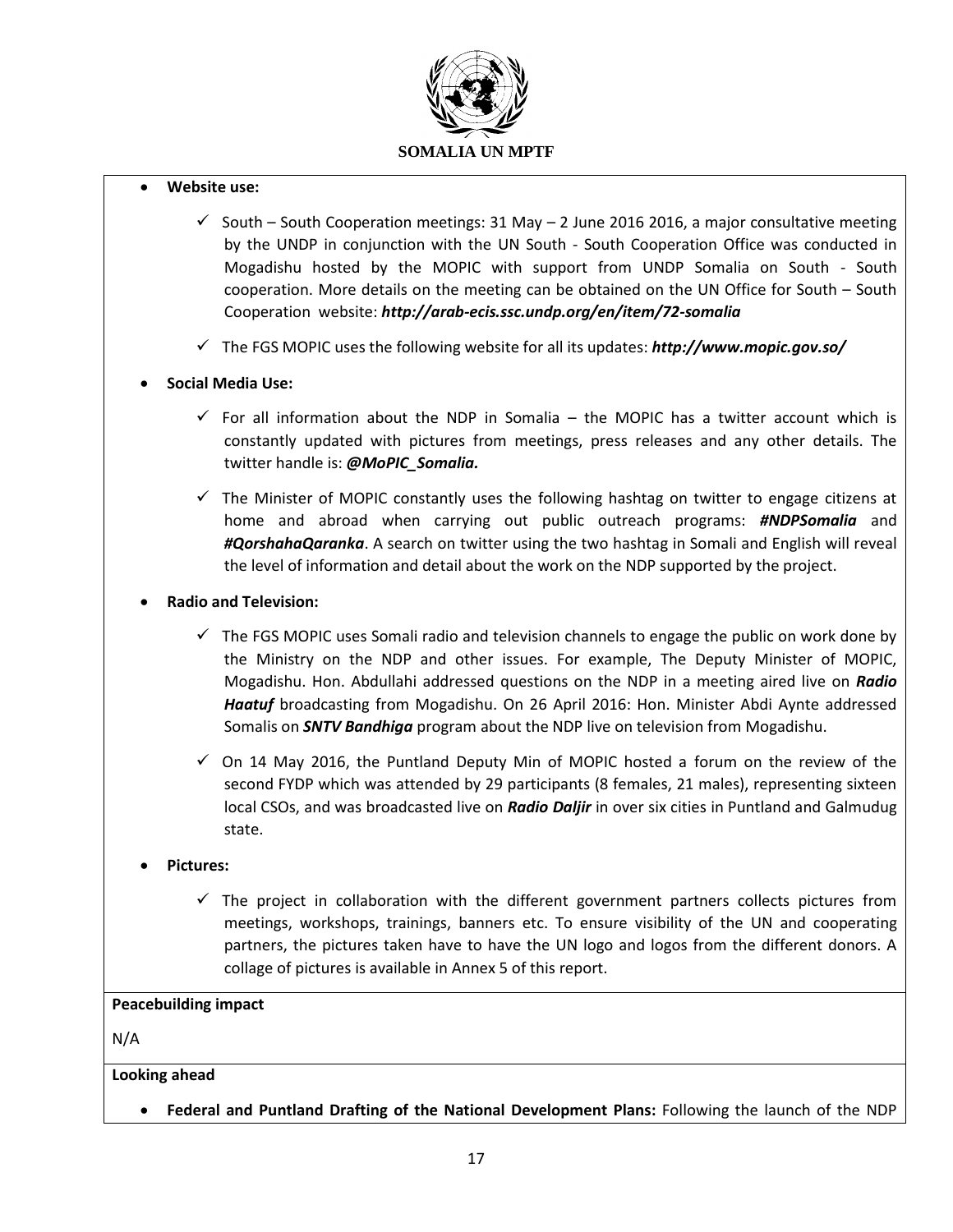

zero draft, MOPIC will commence a second round of consultations meant to validate its contents across all the stakeholders. MOPIC expects to finish this process by the end of July 2016. The MOPIC Minister in a letter written to stakeholders on 25 June 2016 noted that three-day workshop for each of the various sectors within the NDP, to be led by the relevant federal line ministry. He also noted that MOPIC would be sending members of each sector the relevant chapter(s) for review and feedback ahead of the second round of consultations. According to the MOPIC Minister's letter, there are three objectives for this process:

**1. Validation:** to validate and update the inputs from the different stakeholders

**2. Results Framework:** to establish a results and/or M&E framework for all the chapters

**3. Costing:** to attach a figure to each component of the NDP and link resources to Programs

Below is the specific schedule for each of main sectors.

| <b>Sectors</b> | <b>Consultation Dates</b> | Location             |
|----------------|---------------------------|----------------------|
| Infrastructure | July 2,3,4                | AMISOM VIP (airport) |
| Social         | 10,11,12                  | AMISOM VIP (airport) |
| Productive     | 17,18,19                  | AMISOM VIP (airport) |
| Resilience     | 24,25,26                  | AMISOM VIP (airport) |

After incorporation of the feedback from the consultative meetings, the Ministry is expected to have a complete draft of the NDP. In the same vein, Puntland will finalize the Review of the Second Five Year Development Plan to align with the NDP. The reviewed NDP will be launched by August 2016.

- **Federal and Puntland LOAs signed:** It is expected that the much awaited funds for the project will be released by the donors by mid –July 2016 and enable the approved LOAs in Puntland and the FGS to be signed. As soon as these LOAs are signed, this will trigger a chain of actions leading to a number of stalled projects being brought back to life.
- **Federal: Workshop to review and approve final draft of the new Civil service law #11 in Nairobi or Kampala.** This meeting is scheduled for 25 July – 5 August 2016. Planning for visas and other immigration processes is already in process.
- **Aid coordination:** A consultant has been recruited to help set up a framework for existing and emerging Federal Member States to participate effectively in Aid Management and Coordination. In the third quarter, the consultant will carry out missions in the FGS; Puntland and a number of federal states before submitting the report.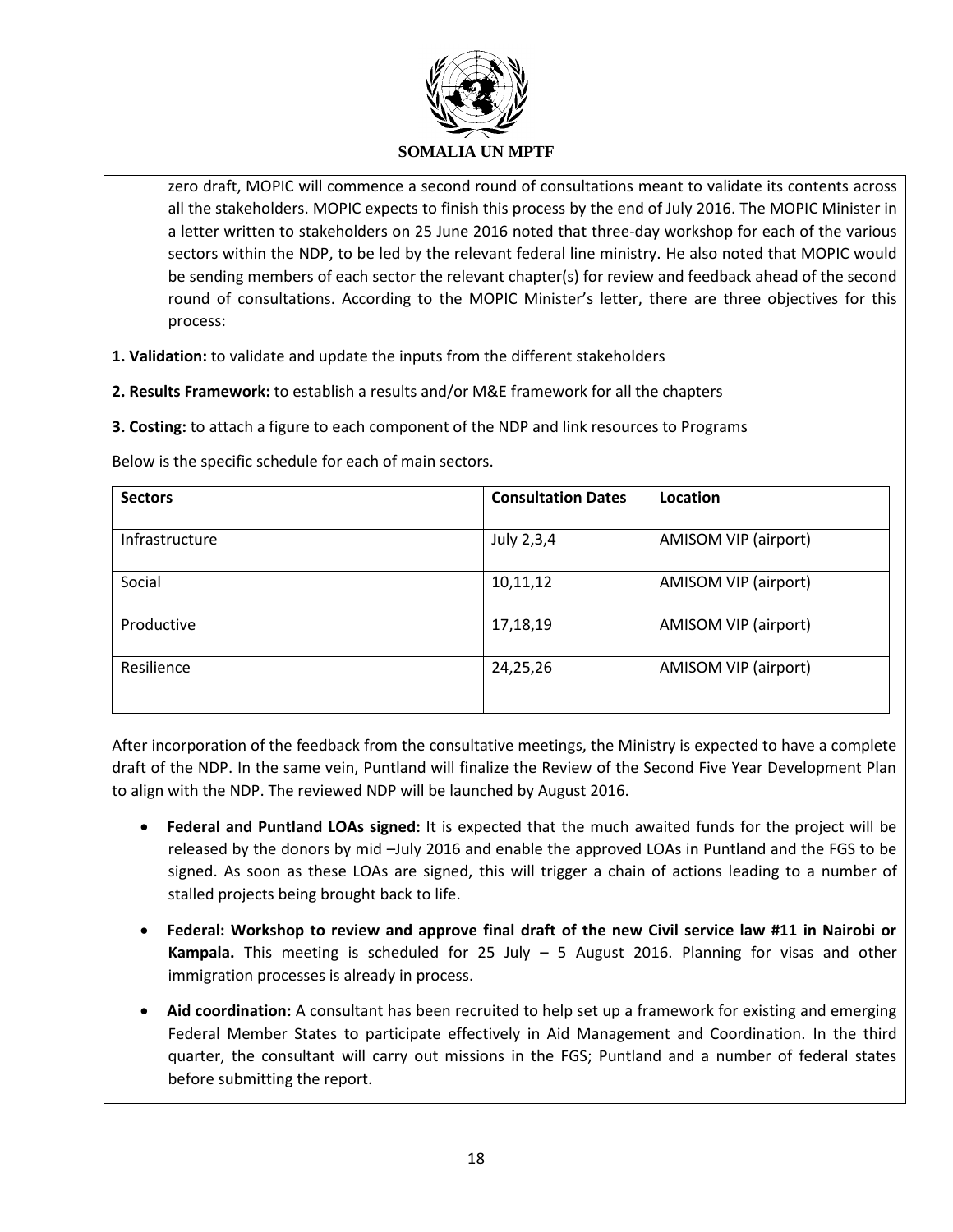

### **ANNEX 1: RISK MANAGEMENT**

 $\overline{a}$ 

| Type of Risk 19                 | <b>Description of Risk</b>                                  | <b>Mitigating Measures</b>                                                                  |
|---------------------------------|-------------------------------------------------------------|---------------------------------------------------------------------------------------------|
| <b>Financial</b>                |                                                             |                                                                                             |
| Risk assessment as per          | Limited capacity of partners to comply with appropriate     | HACT Assessments are carried out on each and every partner and UNDP Finance                 |
| Pro Doc                         | finance and procurement policies and procedures in          | procedures are observed for all transactions. Trainings for partner staff members           |
|                                 | managing, tracking and reporting on expenditures.           | are also implemented                                                                        |
| <b>Risk reporting for April</b> | No risks encountered during the reporting period.           | ALL: Mogadishu and Puntland: The project is under the financial control of an               |
| to June 2016:                   |                                                             | International Project Management Specialist in charge of the day to day financial           |
|                                 |                                                             | accounting for the two projects.                                                            |
|                                 |                                                             |                                                                                             |
|                                 |                                                             | An LOA which was supposed to be signed by the project with the FGS Ministry of              |
|                                 |                                                             | Women and Human Rights was put on hold pending a satisfactory solution on                   |
|                                 |                                                             | disputed funds with another UNDP project.                                                   |
| <b>Operational</b>              |                                                             |                                                                                             |
| Risk assessment as per          | recruitment<br>of<br>project management<br>Delav in<br>and  | Recruitment will be planned well in advance, and engaging HR contractors will be            |
| Pro Doc                         | international and national full time technical staff        | explored to ensure timely deployment of required staff- both national and<br>international. |
|                                 |                                                             | All the staff required for the entire project will be assessed in advance, and a            |
|                                 |                                                             | special recruitment drive will be conducted to attract better and required talents,         |
|                                 |                                                             | and deployed.                                                                               |
| <b>Risk reporting for April</b> | All: Mogadishu and Puntland: Suspension of services by CTG  | All: Mogadishu and Puntland: The CTG impasse has since been resolved and new                |
| to June 2016:                   | which extended into the second quarter meant that no new    | contracts can now be signed with CTG. Before the impasse was resolved, the                  |
|                                 | contracts could be signed for either local or international | project extended the contracts for those International consultants whose                    |
|                                 | consultants.                                                | contracts had been initiated before the freeze.                                             |
|                                 |                                                             |                                                                                             |
|                                 |                                                             |                                                                                             |

<sup>&</sup>lt;sup>19</sup> Environmental; Financial; Operational; Organizational; Political; Regulatory; Security; Strategic; Other.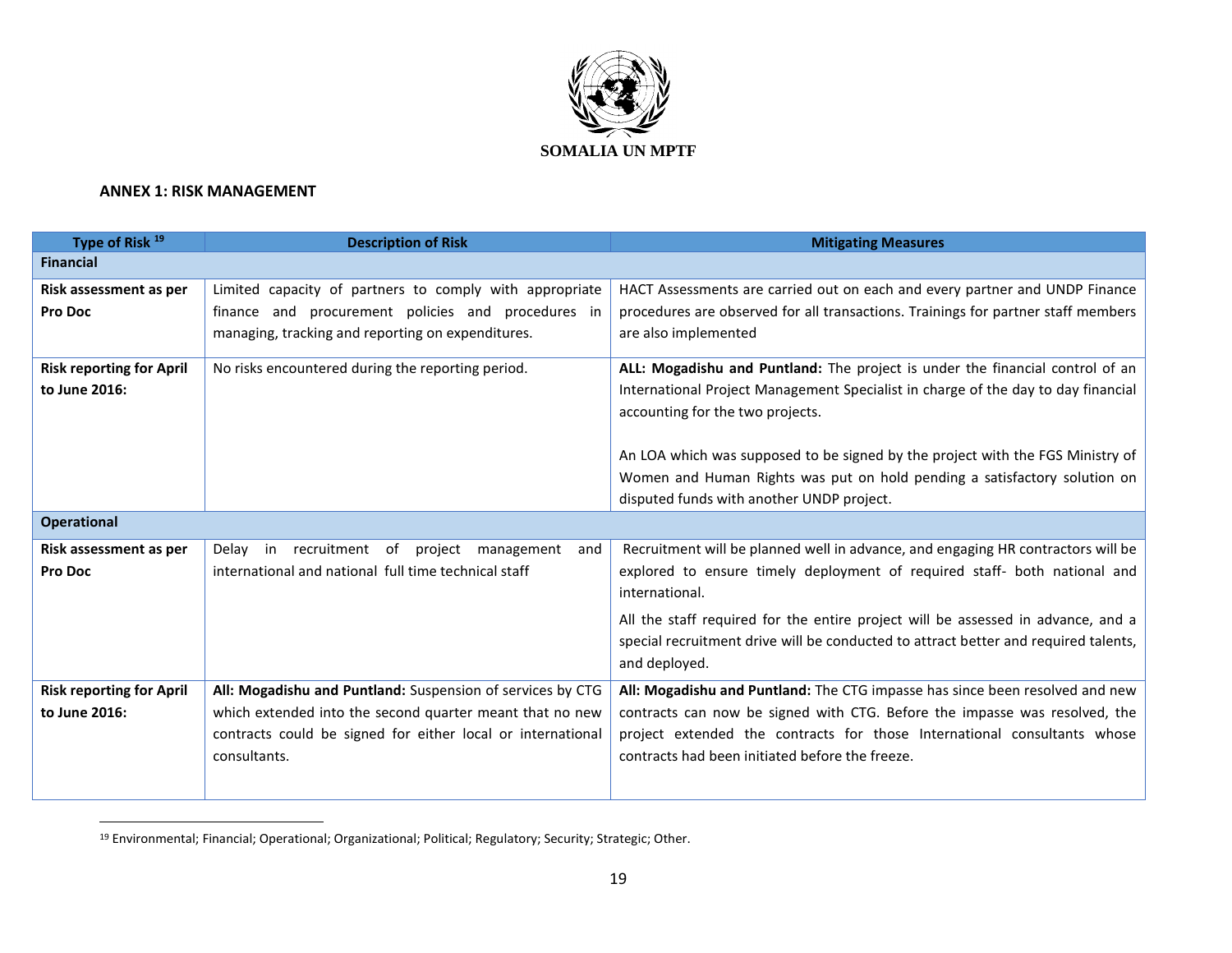

| Organizational                  |                                                         |                                                                                  |
|---------------------------------|---------------------------------------------------------|----------------------------------------------------------------------------------|
| Risk assessment as per          | Lack of agreement on coordination and cooperation       | The Steering Committee and the Component Boards will address emerging issues     |
| Pro Doc                         | arrangements                                            | and evolving circumstances and may proceed with amendments to project work       |
|                                 |                                                         | plans or operating processes to allow an appropriate response.                   |
| <b>Risk reporting for April</b> | No risk encountered in the reporting period.            | <b>NTR</b>                                                                       |
| to June 2016:                   |                                                         |                                                                                  |
| <b>Political</b>                |                                                         |                                                                                  |
| Risk assessment as per          | Change of Ministers and Senior staff in the Ministries. | Recent history has shown that on Federal level the government changes regularly  |
| Pro Doc                         |                                                         | and the impact is high. The situation in Puntland is more stable. Broad          |
|                                 |                                                         | involvement of senior staff in the Ministries improves understanding, agreements |
|                                 |                                                         | and reduces the dependency of the project on a limited number of staff.          |
| <b>Risk reporting for April</b> | No Risks encountered during the reporting.              | <b>NTR</b>                                                                       |
| to June 2016:                   |                                                         |                                                                                  |
| <b>Regulatory</b>               |                                                         |                                                                                  |
| Risk assessment as per          | Absence of clear regulatory frameworks                  | Establishment of sound networks on the different levels of implementation and    |
| Pro Doc                         |                                                         | oversight to ensure appropriate flows of information and review of relevance and |
|                                 |                                                         | 'best fit' of the project with on the ground realities                           |
| <b>Risk reporting for April</b> | No Risks encountered during the reporting.              | <b>NTR</b>                                                                       |
| to June 2016:                   |                                                         |                                                                                  |
| <b>Security</b>                 |                                                         |                                                                                  |
| Risk assessment as per          | Serious deterioration of the security situation.        | The situation is closely monitored, and instructions by DSS are followed.        |
| Pro Doc                         |                                                         |                                                                                  |
| <b>Risk reporting for April</b> | There were no major security incidents related to the   | FGS: The project has tried in certain instance to host meetings for government   |
| to June 2016:                   | Project's activities in both Mogadishu and Garowe.      | officials at the protected Mogadishu International Airport to ensure their       |
|                                 |                                                         | participation as well as other international stakeholders.                       |
|                                 |                                                         | A new proposal to host meetings outside Somalia is becoming a more favorable     |
|                                 |                                                         | option with Kenya not being the only option in the East Africa region.           |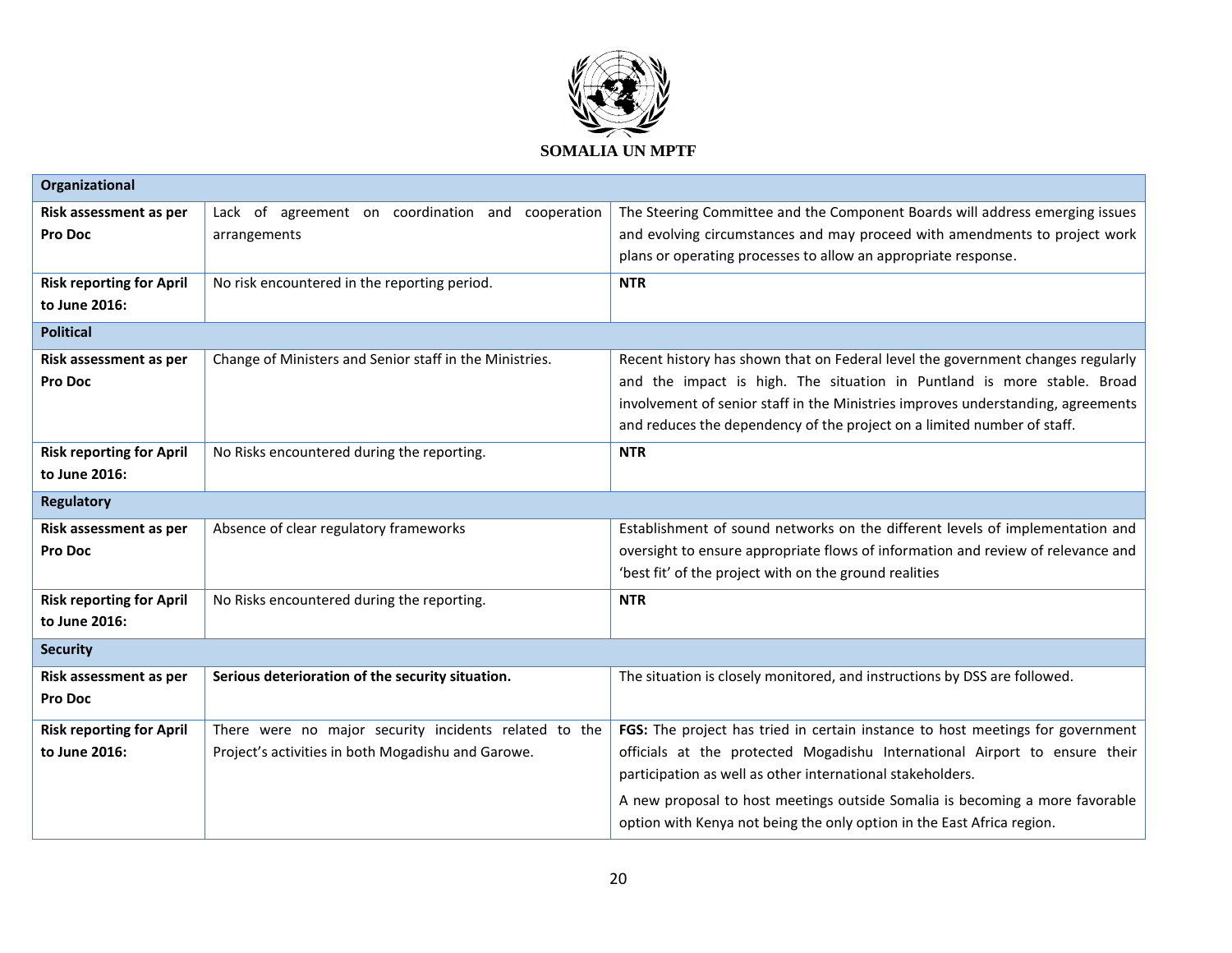

|                                                  |                                                                  | Puntland: Adherence to UN security advice and employing flexible working<br>arrangements, including remote support of IPs to implement project activities<br>through LOAs. The security level for Puntland has since been reviewed to PC2<br>which means that programming can continue without interference albeit taking<br>all necessary precautions as dictated by UNDSS.                                                                             |
|--------------------------------------------------|------------------------------------------------------------------|----------------------------------------------------------------------------------------------------------------------------------------------------------------------------------------------------------------------------------------------------------------------------------------------------------------------------------------------------------------------------------------------------------------------------------------------------------|
| <b>Strategic</b>                                 |                                                                  |                                                                                                                                                                                                                                                                                                                                                                                                                                                          |
| Risk assessment as per<br>Pro Doc                | Absence of qualified consultants to implement the<br>assignments | UNDP uses its rosters for the present assignment as well as a recruitment<br>company. The combined resources make it unlikely that suitable consultants<br>cannot be located. The internal UNDP recruitment mechanisms will be deployed<br>and external recruitment capacity will be engaged to mitigate this risk further.<br>Close communication and involvement of the partners in the process will avoid<br>misunderstanding and undue expectations. |
| <b>Risk reporting for April</b><br>to June 2016: | No risks encountered during the reporting period.                | ALL: Mogadishu and Puntland: The main strategy is to retain consultants who<br>have executed their initial assignments effectively. This is to ensure continuity in<br>the implementation of project activities with the added value of avoiding the long<br>learning curve that often comes with new consultants                                                                                                                                        |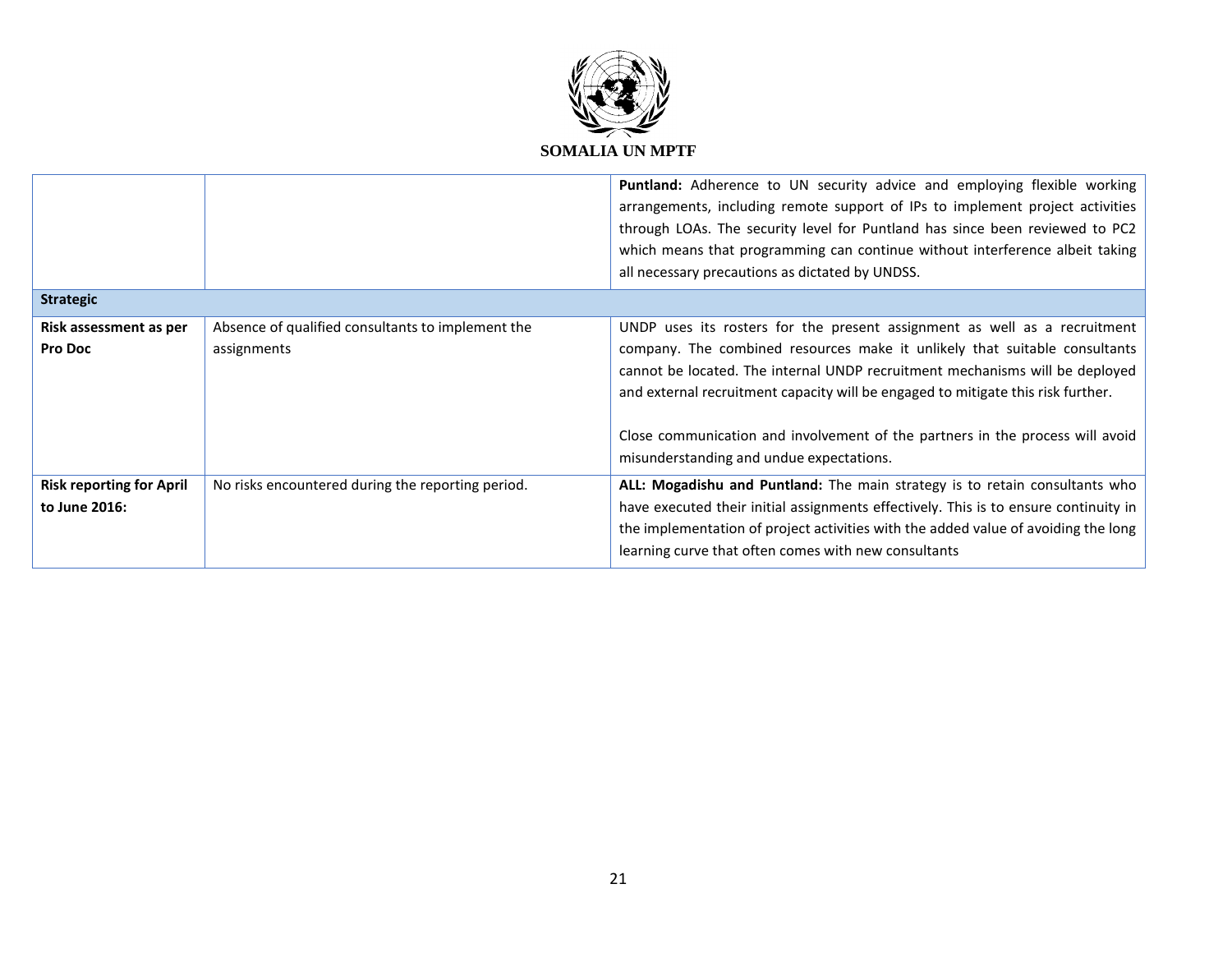

#### **ANNEX 2: MONITORING AND OVERSIGHT ACTIVITIES**

| <b>Monitoring</b>      | <b>Date</b>   | <b>Description &amp; Comments</b>              | <b>Key Findings / Recommendations</b>                                          |
|------------------------|---------------|------------------------------------------------|--------------------------------------------------------------------------------|
| <b>Activity</b>        |               |                                                |                                                                                |
| <b>Project Board</b>   | 14 May 2016   | Project Review Meeting for Puntland: This is   | Puntland: Presentation was made by the Program Manager to the Puntland         |
| <b>Meeting</b>         |               | a meeting that brings together the UNDP        | government led by its Vice President on the projects run by the Capacity       |
|                        |               | Senior Management Team as well as the          | Development Program in 2015 and part of 2016. Future projections were          |
|                        |               | Highest level government officials of the      | made and challenges were also discussed. Some of the recommendations           |
|                        |               | country to discuss the past year's activities, | coming out the meeting were that there is need for more resources to be        |
|                        |               | challenges, successes and map a way            | dedicated to Puntland and that more Somali nationals need to be elevated       |
|                        |               | forward.                                       | into senior positions at the UN level.                                         |
| <b>Third Party</b>     | 19 April 2016 | An evaluation exercise was carried out by      | FGS: The findings are:                                                         |
| <b>Monitoring</b>      |               | TPM company CCORD on the activities            | The TPM exercise verified if all the meetings scheduled by the ACU had been    |
| Exercise <sup>20</sup> |               | implemented by the FGS Aid Coordination        | conducted. The report established that all the meetings except for one had     |
|                        |               | Unit.                                          | been conducted. From the report it is made clear that the ACU has a good       |
|                        |               |                                                | mechanism of keeping records of meetings, attendance sheets for all            |
|                        |               |                                                | meetings etc. which makes it an institution with good knowledge                |
|                        |               |                                                | management systems.                                                            |
|                        |               |                                                | <b>Recommendations:</b>                                                        |
|                        |               |                                                | The budget allocations within the CD-SIP project are insufficient to continue  |
|                        |               |                                                | financing the ACU in its present form. While some re-allocation and            |
|                        |               |                                                | reconfiguring of duties within ACU and the MOPIC may help to reduce costs,     |
|                        |               |                                                | additional resource mobilization will be required to ensure full functionality |
|                        |               |                                                | of the Aid Coordination Unit.                                                  |
|                        | 09-15 April   | An evaluation exercise was carried out by      | <b>FGS:</b>                                                                    |
|                        | 2016          | TPM company CCORD on the activities            | The Third Party Monitoring (TPM) report makes reference to the fact that       |
|                        |               | implemented by the FGS MOPIC.                  | UNDP support to the MOPIC ICT Unit as well as the local advisor has            |
|                        |               |                                                | produced remarkable results which include:                                     |
|                        |               |                                                | The creation of an e platform which is reaching out to more citizens and       |
|                        |               |                                                | updating them on national development programs                                 |
|                        |               |                                                | Provision of ICT training to MOPIC staff                                       |
|                        |               |                                                | The establishment of a new ICT policy developed which has enhanced             |
|                        |               |                                                | the availability and accessibility of information                              |

<sup>&</sup>lt;sup>20</sup> The report used in assessing the project partners is on file with UNDP

 $\overline{a}$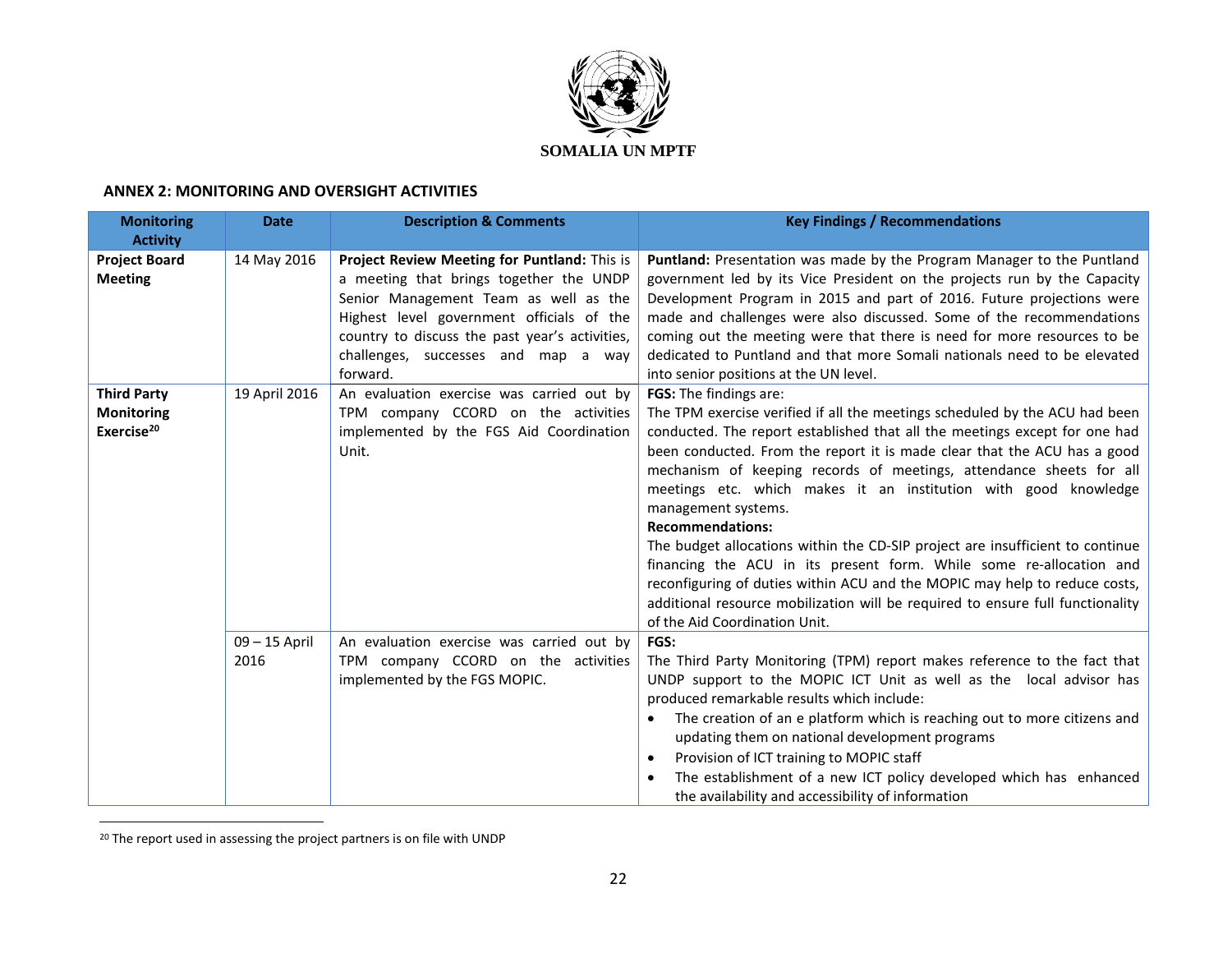

|                         |              |                                                                                                                                | The Monitoring and Evaluation Advisor for MOPIC reported that among other<br>achievements and as a result of UNDP support he had "built Project<br>Information System in VBA on an Access Database to store all necessary<br>information needed through different forms which later on can be generated<br>reports bases on any possible criteria e.g. by sector, by date, by project, by<br>region".                                                                                             |
|-------------------------|--------------|--------------------------------------------------------------------------------------------------------------------------------|---------------------------------------------------------------------------------------------------------------------------------------------------------------------------------------------------------------------------------------------------------------------------------------------------------------------------------------------------------------------------------------------------------------------------------------------------------------------------------------------------|
|                         |              |                                                                                                                                | The Statistics Advisor reported that among other achievements in the<br>reporting period he had "Organized and compiled Jan - April 2016 CPI data<br>and reviewed the Statistical Act". The Advisor noted in his report that in their<br>plans for the third quarter the Statistics department was looking forward to $-$<br>"Setting up a CPI data collection system, Data collection training and<br>Preparing draft Sustainable Development Goals implementation and<br>localization process". |
| <b>Engineering site</b> | May 2016     | A site visit was conducted at the Ministry of                                                                                  | Puntland:                                                                                                                                                                                                                                                                                                                                                                                                                                                                                         |
| visit.                  |              | Labor Youth and Sports in Garowe, Puntland<br>to assess the renovations carried out on the<br>office buildings <sup>21</sup> . | The site visit was conducted by the UNDP Resident Engineers who assessed<br>the work and issued a certificate of completion and satisfaction. The building<br>is now being used by the MOLYS.                                                                                                                                                                                                                                                                                                     |
| Project Follow up       | 10 June 2016 | A meeting was held in Nairobi, Kenya                                                                                           | Puntland:                                                                                                                                                                                                                                                                                                                                                                                                                                                                                         |
| meetings                |              | between the Puntland Minister of MOLYS as<br>well as the SIP Project Manager and the M&E                                       | The Minister was briefed on the state of funding and the unanticipated<br>delays. Discussions also centered around the civil service law #5 reform                                                                                                                                                                                                                                                                                                                                                |
|                         |              | officer to discuss various issues related to the                                                                               | exercise; the proposed Civil Service Institute as well as the Training Policy.                                                                                                                                                                                                                                                                                                                                                                                                                    |
|                         |              | project and MOLYS.                                                                                                             | Albert Soer, the UNDP Program Manager made suggestions with regards to                                                                                                                                                                                                                                                                                                                                                                                                                            |
|                         |              |                                                                                                                                | carrying out another assessment on the financial standard and systems used                                                                                                                                                                                                                                                                                                                                                                                                                        |
|                         |              |                                                                                                                                | in MOLYS. A further recommendation was on exploring the establishment of<br>a Civil Service Reform Forum akin to the Puntland Development Forum to                                                                                                                                                                                                                                                                                                                                                |
|                         |              |                                                                                                                                | discuss issues such as the functional review and general civil service                                                                                                                                                                                                                                                                                                                                                                                                                            |
|                         |              |                                                                                                                                | management. <sup>22</sup>                                                                                                                                                                                                                                                                                                                                                                                                                                                                         |

### **ANNEX 3: TRAINING DATA**

 $\overline{a}$ 

<sup>&</sup>lt;sup>21</sup> Certificates and relevant documentation as well as pictures are on file with the project.

<sup>22</sup> Minutes of this meeting are on file with the project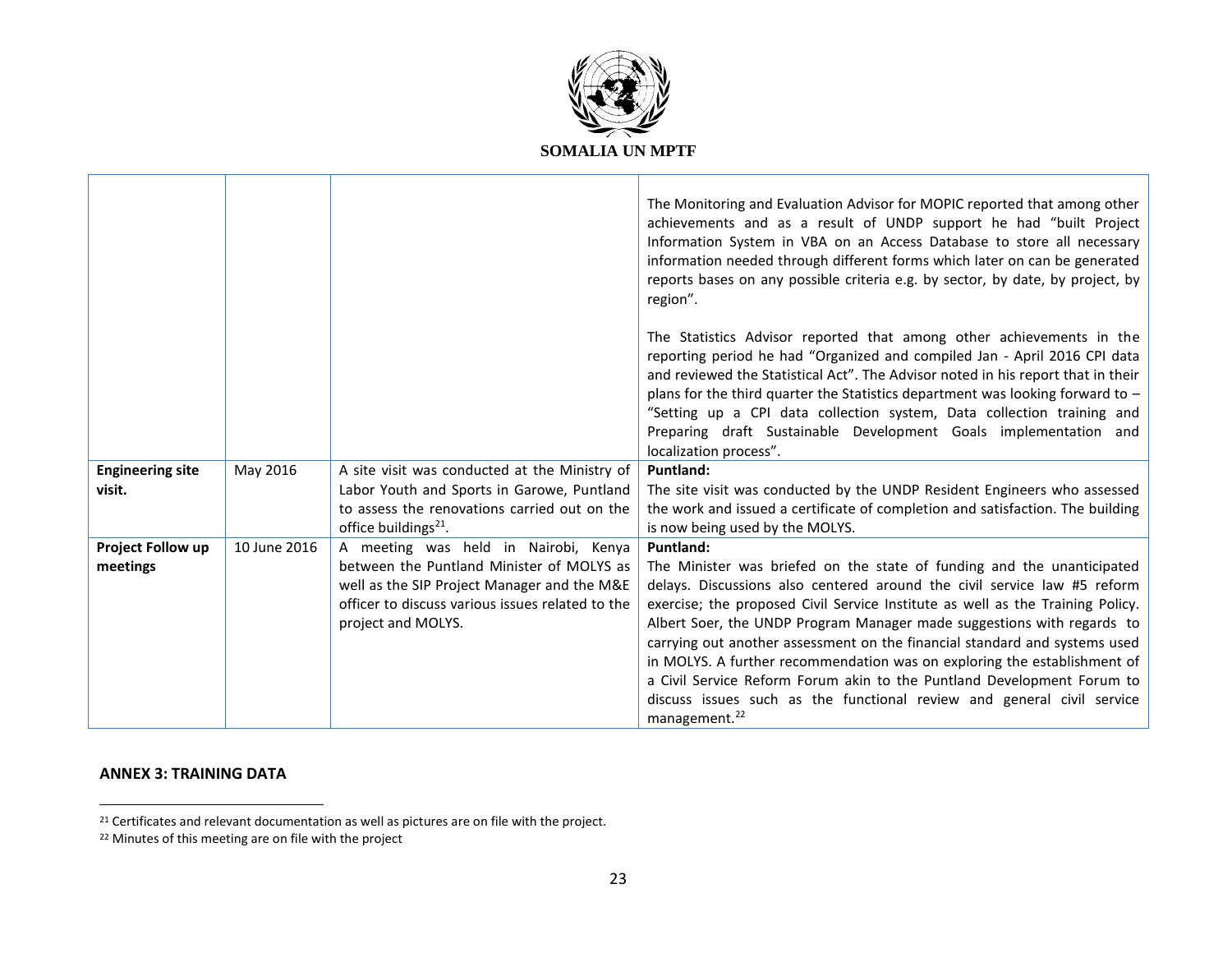

|    |                                                              | <b>Target Group</b>                                                                                                                              |                  | # of participants |                |                                                                                                          | <b>Location of</b> |                                                                      |
|----|--------------------------------------------------------------|--------------------------------------------------------------------------------------------------------------------------------------------------|------------------|-------------------|----------------|----------------------------------------------------------------------------------------------------------|--------------------|----------------------------------------------------------------------|
| #  | <b>Ministry. District</b>                                    | <b>Others</b>                                                                                                                                    | <b>Dates</b>     |                   |                | Title of the training                                                                                    | training           | <b>Training provider</b>                                             |
|    | or UN staff                                                  |                                                                                                                                                  |                  | M                 | F.             |                                                                                                          |                    |                                                                      |
| 1. | <b>FGS: MOPIC</b>                                            | <b>MOPIC</b><br>(ISWA;<br>Puntland<br>Galmudug;<br>and Jubaland)                                                                                 | 18 May           | 17                | 3              | M& E Workshop                                                                                            | Mogadishu          | (M&E<br>Bushra<br>Hassan<br>Specialist UNDP)                         |
| 2. | <b>FGS: MOPIC</b>                                            |                                                                                                                                                  |                  | 9                 | 3              | Practicing M&E activities and<br>Monitoring<br><b>MOPIC</b><br>Achievements                              | Mogadishu          | <b>MOPIC</b>                                                         |
| 3. | <b>FGS: MOPIC</b>                                            | <b>MOIFA</b>                                                                                                                                     | $22 - 23$<br>May | $\overline{7}$    | 1              | Results Based<br>Management<br><b>Orientation Course</b>                                                 | Mogadishu          | (M&E<br>Bushra Hassan<br>Specialist UNDP)                            |
| 4. | <b>FGS: MOPIC</b>                                            |                                                                                                                                                  |                  | 7                 | $\mathbf{1}$   | Electronic<br>Document<br>Archiving<br>Management and<br><b>System Training</b>                          | Mogadishu          | <b>MOPIC ICT</b>                                                     |
| 5. | <b>FGS: MOPIC</b>                                            | OPM, MOWHDR                                                                                                                                      | May<br>2016      | 6                 | $\overline{2}$ | Training for Ministry staff on<br><b>UNDP</b><br>Finance<br>and<br>Administration procedures             | Mogadishu          | Sujitha Sekharan (UNDP<br>Operations Manager for<br>CD Program       |
| 6. | Puntland:<br>Ministry of<br>Planning and Int.<br>Cooperation | All six Sector Working<br>group members<br>composed of<br>Governance; Security;<br>Justice: Social:<br>Livelihoods and<br>Infrastructure Sectors | June<br>2016     | 15                | $\overline{2}$ | for<br>Training<br>government<br>officials on fundamentals of<br>Monitoring and Evaluation in<br>the NDP | Garowe             | (UNDP<br>Alan Johnston<br>International<br><b>NDP</b><br>Consultant) |
| 7. | Total                                                        |                                                                                                                                                  |                  | 61                | 12             |                                                                                                          |                    |                                                                      |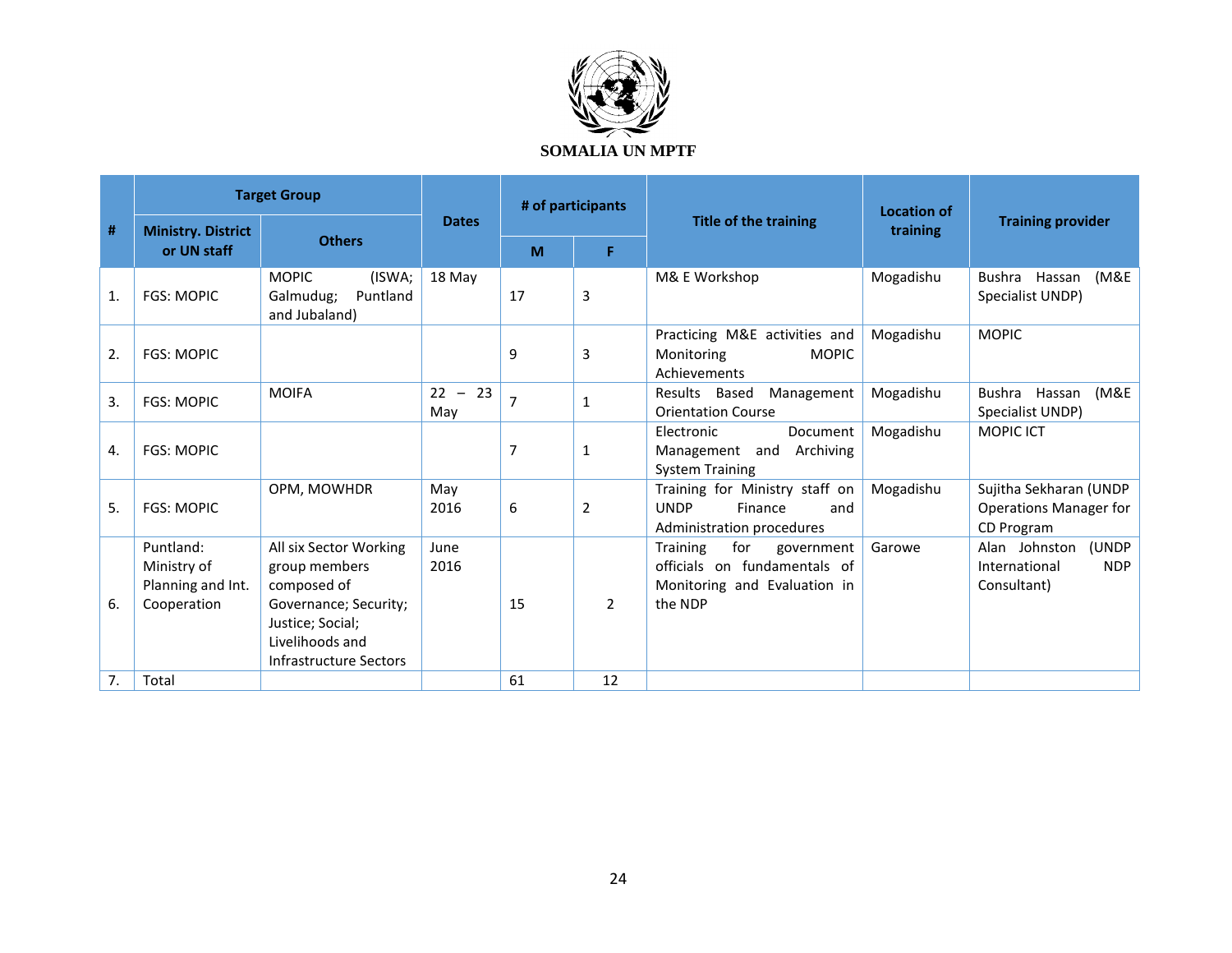

### **ANNEX 4: LIST OF POSITIONS SUPPORTED AT THE FEDERAL LEVEL**

#### **LIST OF FGS OOP STAFF**

| S/N | <b>Name</b>                     | Position                                 |
|-----|---------------------------------|------------------------------------------|
| 1   | Awes Haj Yusuf Ahmed            | Policy Unit Chief                        |
|     | <b>Nurta Mohamed Abdulle</b>    | Administration and Financial Adviser     |
| 3   | Omar Abdulle Mohamed            | Legal Advisor                            |
| 4   | Gen. Abdirahman Sh-Isse Mohamed | <b>National Security Adviser</b>         |
| 5   | Hassan Sheikh Ali Nur           | <b>National Security Adviser</b>         |
| 6   | Ahmed Abdi Hashi                | Policy and Priority Programs Adviser     |
|     | Mohamed Ahmed Sheikh Ali        | <b>Strategic Planning Review Adviser</b> |
| 8   | Mohamed Omar Ibrahim            | <b>Maritime Security Adviser</b>         |
| 9   | Abadir Mohamud Ahmed            | <b>Administrative Support</b>            |
| 10  | Abdulkadir Sh Mohamed Omar      | Administrative Support                   |

## **LIST OF FGS MOPIC STAFF**

| No | Name                       | <b>Title</b>                                      |
|----|----------------------------|---------------------------------------------------|
|    | Khadra Ahmed Duale         | Advisor- head-hunted of International Cooperation |
|    | <b>Mohamed Dahir Farah</b> | <b>Advisor-Finance Expert</b>                     |
|    | Dahir Salad Hassan         | Advisor-International Cooperation Expert          |
|    | Abdiaziz Ahmed Said        | Advisor- Data Management Expert                   |
|    | Mohamed Ahmed Nur          | <b>Advisor-Statistician Expert</b>                |
| 6  | Abdullahi Alas             | <b>Advisor-ICT Expert</b>                         |

## **LIST OF FGS MOPIC CIVIL SERVANTS**

| No | <b>Name</b>     | <b>Title</b>  |
|----|-----------------|---------------|
|    | Mohamud Mohamed | Civil Servant |
| -8 | Zakaria Hassan  | Civil Servant |
| q  | Maslah Wehlie   | Civil Servant |

**LIST OF FGS MOPIC INTERNS**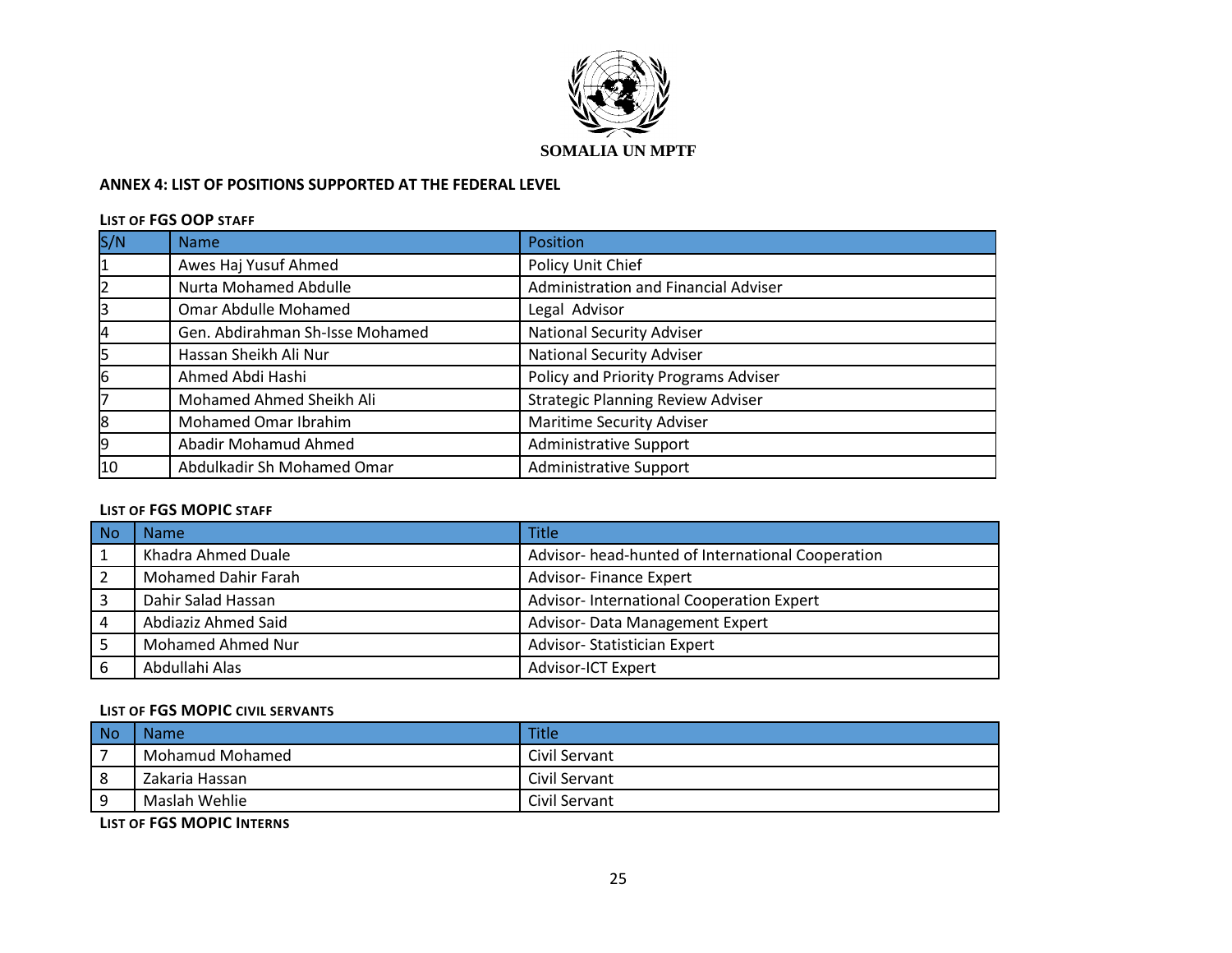

| <b>No</b>      | <b>Name</b> | <b>Title</b> |
|----------------|-------------|--------------|
| 10             | Iman Ahmed  | Intern       |
| $\overline{A}$ | Naima       | Intern       |

#### **LIST OF ACU STAFF**

|                |                               | <b>ACU Staff</b>                                       |
|----------------|-------------------------------|--------------------------------------------------------|
| $\mathbf{1}$   | Ahmed Ainte                   | Director                                               |
| $\overline{2}$ | Mohamed Ali Mohamed           | Admin& Finance Officer                                 |
| 3              | Ugaaso Mohamed Abdi           | Cleaner                                                |
| 4              | Zahro Sheick Hassan           | Cleaner                                                |
| 5              | Abdirahman Farah              | Intra-Governmental Coordination and Cabinet            |
| 6              | Rodo M. Ali                   | Reporting & Communications Officer                     |
| 7              | Abukar Osman                  | <b>SDRF Officer</b>                                    |
| 8              | Abdulnasir Mucktar            | Admin/Finance assistant                                |
| 9              | Muhubo Abdirahman             | <b>Administrative Assistant</b>                        |
|                |                               | <b>New Deal Coordination officers</b>                  |
| 10             | <b>Mohamed Hassan Barre</b>   | <b>Puntland Coordination Officer</b>                   |
| 11             | Amina Arte                    | Interim Juba Administration (IJA) Coordination Officer |
| 12             | Rufia Salad                   | <b>Galmudug State Coordination Officer</b>             |
| 13             | Asad Omar Muse                | <b>ISWA State Coordination Officer</b>                 |
| 14             | <b>Abshir Mohamed Hussein</b> | <b>Banadir Coordination Officer</b>                    |
| 15             | Ali Nur Ahmed                 | 1 PSG Coordination Officer                             |
|                |                               | <b>PSG Coordination Officers</b>                       |
| 16             | Ali Nur Ahmed                 | 1 PSG Coordination Officer                             |
| 17             | Adil Korfa Garane             | 2 PSG Coordination Officer                             |
| 18             | <b>Faisal Said Mussa</b>      | 3 PSG Coordination Officer                             |
| 19             | <b>Mohamed Bashir Mohamed</b> | 4 PSG Coordination Officer                             |
| 20             | Abdiaziz Abdulle Nur          | 5 PSG Coordination Officer                             |
| 21             | Farhia Mumin                  | Capacity Development & Gender Coordination Officer     |

**LIST OF POSITIONS SUPPORTED AT THE PUNTLAND**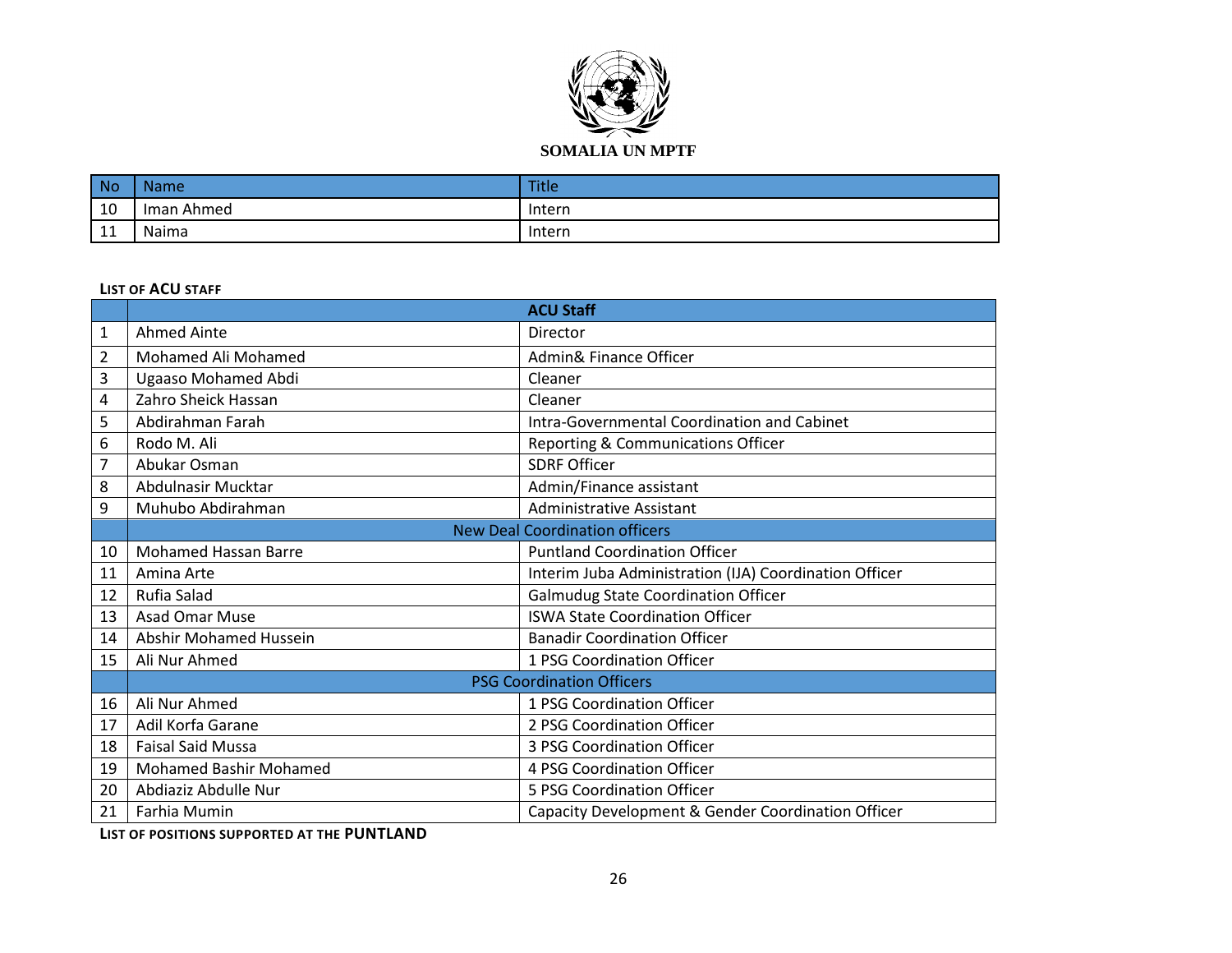

|    | <b>MOLYS OFFICERS</b>   |                                 |  |
|----|-------------------------|---------------------------------|--|
|    | Name                    | Position                        |  |
| 1  | Nimo Mohamoud           | Civil Service Reform Specialist |  |
| 12 | Suleiman M. Hassan      | Research Associate              |  |
| 3  | Burhan Aden Omar        | Legal Advisor                   |  |
| 4  | Abdulkadir Mohamed Omar | <b>Training Consultant</b>      |  |
| 5  | Abdulahi Salad Dahir    | Finance/Procurement Specialist  |  |
| 6  | Samia Abas Ali          | Female Intern                   |  |

### **ANNEX 5: PICTURES**

|                                                                                                                                                                                                 | 2015 WEAPHREEKE                                                                                                                | <b>STRATEGIC REVIEW</b><br><b>MEETING</b><br>14TH MAY 2016<br><b>GAROWE - PUNTLAND</b>                                                    |
|-------------------------------------------------------------------------------------------------------------------------------------------------------------------------------------------------|--------------------------------------------------------------------------------------------------------------------------------|-------------------------------------------------------------------------------------------------------------------------------------------|
| 5 June 2016 - Mogadishu: Part of the women who attended<br>"the Somalia towards Sustainable Development: The Role of<br>Women in the National Development Plan" meeting hosted<br>by the MOPIC. | 31 May Mogadishu: UNDP, MOPIC and South - South<br>Cooperation officials at South - South Cooperation<br>consultative meeting. | 14 May, Garowe: Puntland Vice President Omar and<br>George Conway, Country Director UNDP at Strategic Review<br>meeting of UNDP projects. |